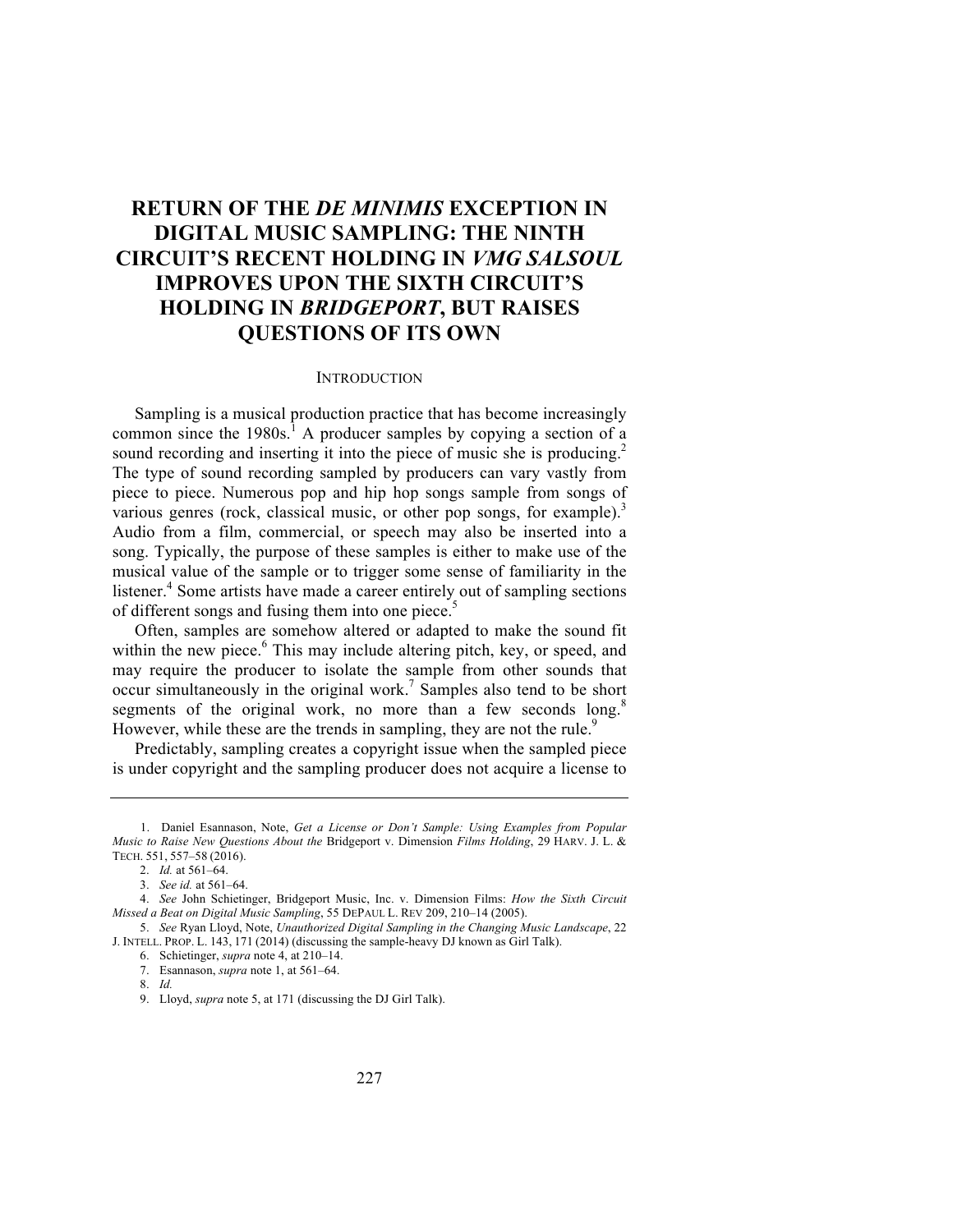use the sampled copyrighted material.<sup>10</sup>

In a number of copyright contexts outside of music sampling, courts have found that there exists a *de minimis* exception to copyright infringement.<sup>11</sup> This exception provides that even where copyrighted material is used without a license, in cases where the use was particularly brief or otherwise insubstantial, the unlicensed use will not constitute copyright infringement, even if all other elements of copyright infringement are met. $^{12}$ 

Within the context of the music industry, a circuit split has emerged with respect to the recognition of the *de minimis* exception. Specifically, the split revolves around recognition of the exception where a producer of a musical work samples a copyrighted digital sound recording without license to do so.<sup>13</sup> In 2005, the Sixth Circuit held in *Bridgeport Music, Inc. v. Dimension Films* that the *de minimis* exception does not exist in the context of digital sound sampling.<sup>14</sup> Therefore, the court held, all unlicensed sampling of copyrighted digital sound recordings is completely prohibited, no matter how short or minimal the sample.<sup>15</sup>

Eleven years later, in 2016, the Ninth Circuit reached the opposite conclusion, holding that a *de minimis* exception does exist in the context of digital sound sampling.16 Therefore, unlicensed sampling of copyrighted digital sound recordings does not constitute copyright infringement if the average audience would not recognize the appropriation.<sup>17</sup> While the Ninth Circuit's opinion is persuasive in its legal analysis, which focuses heavily on congressional intent,<sup>18</sup> the average audience test for *de minimis* use that follows from its ruling creates certain significant problems that do not exist under the Sixth Circuit's bright-line rule prohibiting all unlicensed sampling.<sup>19</sup>

Parts I, II, and III of this note will explain the differences between the

<sup>10.</sup> Lauren Fontein Brandes, *From Mozart to Hip-Hop: The Impact of* Bridgeport v. Dimension *Films on Musical Creativity*, 14 UCLA ENT. L. REV. 93, 94–95 (2007).

<sup>11.</sup> *Id. See* Sandoval v. New Line Cinema Corp., 147 F.3d 215 (2d Cir. 1998); Gordon v. Nextel Communications, 345 F.3d 922 (6th Cir. 2003); Newton v. Diamond, 388 F.3d 1189 (9th Cir. 2003).

<sup>12.</sup> The *de minimis* defense "is applicable when a defendant's copying was so small and trivial that it should be allowed." *See* Lloyd, *supra* note 5, at 152.

<sup>13.</sup> *Compare* Bridgeport Music, Inc. v. Dimension Films, 410 F.3d 792 (6th Cir. 2005), *with* VMG Salsoul, LLC v. Ciccone, 824 F.3d 871, 878 (9th Cir. 2016).

<sup>14.</sup> *Bridgeport Music*, 410 F.3d at 798.

<sup>15.</sup> *See id.*

<sup>16.</sup> *VMG Salsoul*, 824 F.3d at 880–81.

<sup>17.</sup> The court held that a use is *de minimis* if the average audience would not recognize the appropriation. *See id.*

<sup>18.</sup> *See infra* Part II. *See generally VMG Salsoul*, 824 F.3d at 878.

<sup>19.</sup> *See infra* Part III. *See generally Bridgeport*, 410 F.3d at 792; *VMG Salsoul*, 824 F.3d at 878.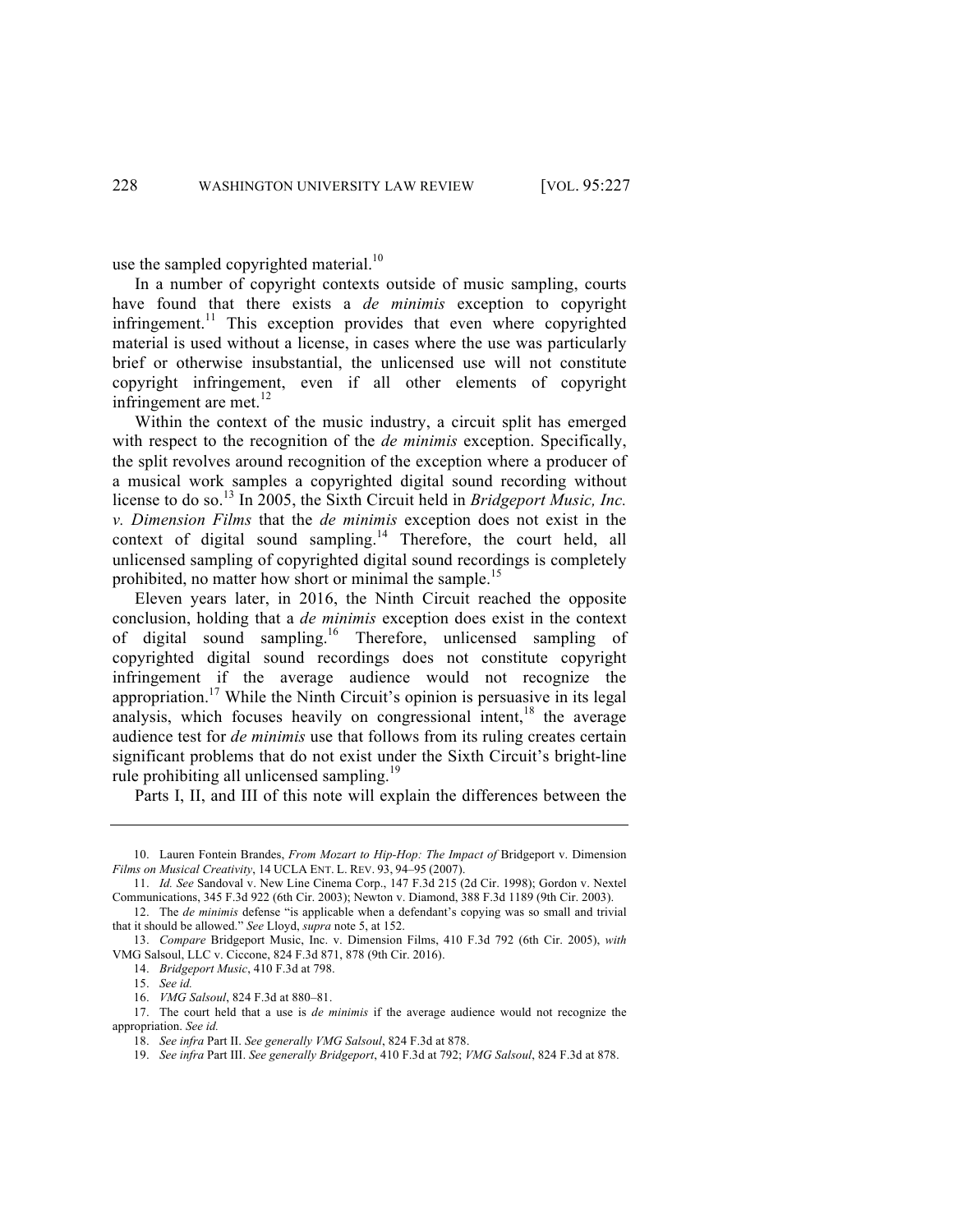Sixth Circuit's reasoning in *Bridgeport* and the Ninth Circuit's reasoning in *VMG Salsoul*. While the focus of these parts is on illustrating the flaws in the Sixth Circuit's legal analysis, it will also introduce the complications that arise from the Ninth Circuit's average audience test, which do not exist under the Sixth Circuit's simpler, bright-line rule. Part IV will introduce scholarly criticism of another test used in copyright contexts—the substantial similarity test—and examine the ways in which the average audience test announced by the Ninth Circuit in *VMG Salsoul* shares the same flaws for which the substantial similarity test has been criticized. Finally, Part V will examine proposals for improving upon the average audience test.

## I. THE SIXTH CIRCUIT'S ANALYSIS IN *BRIDGEPORT*

In 2003, prior to the *Bridgeport* decision in 2005, the court in *Newton v. Diamond* applied the *de minimis* exception to music sampling.<sup>20</sup> When *Bridgeport* came to the District Court for the Middle District of Tennessee, the court followed the lead of *Newton*. The *Bridgeport* court held that the *de minimis* exception applied to the defendant (the band N.W.A.) in its unlicensed sampling of a four-second guitar riff from a song by plaintiff George Clinton,  $Ir^2$ 

On appeal, however, the Sixth Circuit held that the *de minimis* exception does not exist for the purposes of musical sampling, no matter how short or insubstantial the sample may appear.<sup>22</sup> The court succinctly summarized, "Get a license or do not sample."<sup>23</sup> The court reached this holding on the theory that not recognizing a *de minimis* exception in cases of sampling comports with a plain-language reading of 17 U.S.C. § 114(b), part of the Copyright Act,<sup>24</sup> and best serves public policy through the implementation of a clear, bright-line rule.<sup>25</sup>

First, the court held that a plain-language reading of the Copyright Act supports the notion that unlicensed sampling should be entirely

<sup>20.</sup> *See* Newton v. Diamond, 388 F.3d 1189, 1196 (9th Cir. 2003). In *Newton v. Diamond,* the Beastie Boys and their managers and producers had sampled a three-note sequence plus one background note from a copyrighted recording of a flautist. *Id.* The plaintiff flautist was unsuccessful in his claim of copyright infringement, even though the sequence was admittedly sampled from his own copyrighted recording, on the grounds that the sample was *de minimis*. *Id.*

<sup>21.</sup> *Bridgeport*, 410 F.3d at 792.

<sup>22.</sup> *Id.* at 799–805.

<sup>23.</sup> *Id.* at 801.

<sup>24.</sup> 17 U.S.C. § 114(b) (2012).

<sup>25.</sup> *Bridgeport*, 410 F.3d at 799–805*.*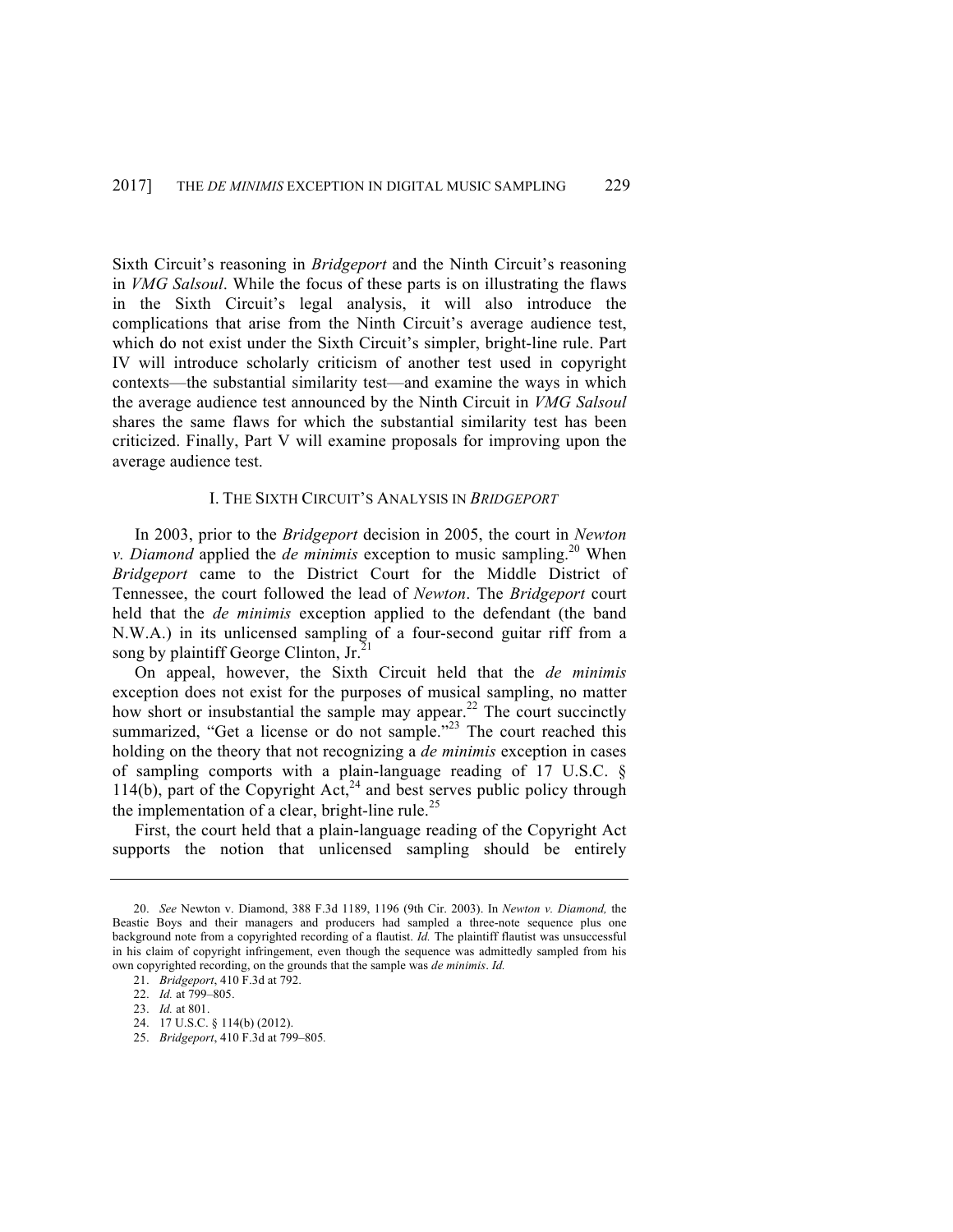prohibited.<sup>26</sup> The Copyright Act includes language stating that license holders have the exclusive right to sample their own work. The court interpreted this language to mean that no one other than a license holder has the right to sample licensed sound recordings. $27$ 

Next, the court held that the congressional intent underlying the Act was not relevant to the case.<sup>28</sup> While the defendants had argued that the legislative history of the Act indicated an intention to prevent the stifling of creativity rather than an intent to protect copyright holders' property rights, $^{29}$  the court noted that digital music sampling did not exist when the statute was passed.<sup>30</sup> The court decided that Congress's inability at the time of the statute's passing to contemplate present-day musical sampling rendered the defendants' argument unpersuasive, and made the legislative history documents for the Copyright Act inapplicable to the facts of *Bridgeport*. 31

Furthermore, the court held that completely prohibiting unlicensed sampling does not actually stifle creativity in any meaningful way.<sup>32</sup> The court noted that alternatives exist to sampling in cases where a producer wishes to mimic a sound from another piece. $33$  For example, a producer could simply reproduce the sound in a studio if the producer has access to the same instrument. $34$  Since this alternative exists, the prohibition of unlicensed sampling does not, according to the court, prevent producers from following their creative impulses.<sup>35</sup>

Finally, the court noted that a bright-line rule would best promote the important public policy goal of clarity in copyright contexts.<sup>36</sup> The court stated that in copyright cases, clear and easily interpreted rules are particularly important.<sup>37</sup> The court noted that the elimination of the *de minimis* exception in digital sampling cases would provide much greater clarity than recognition of a *de minimis* exception.<sup>38</sup> Producers would know that they cannot sample without a license, and copyright or license

<sup>26.</sup> *Id.* at 799–802.

<sup>27.</sup> *Id.* at 799–805.

<sup>28.</sup> *Id.* at 805. 29. *Id.* at 795–97.

<sup>30.</sup> *Id.* at 805.

<sup>31.</sup> *Bridgeport*, 410 F.3d at 805.

<sup>32.</sup> *Id.* at 801.

<sup>33.</sup> *Id.*

<sup>34.</sup> *Id.*

<sup>35.</sup> *Id.*

<sup>36.</sup> *Id.* at 801–02.

<sup>37.</sup> *Bridgeport*, 410 F.3d at 802.

<sup>38.</sup> *Id.*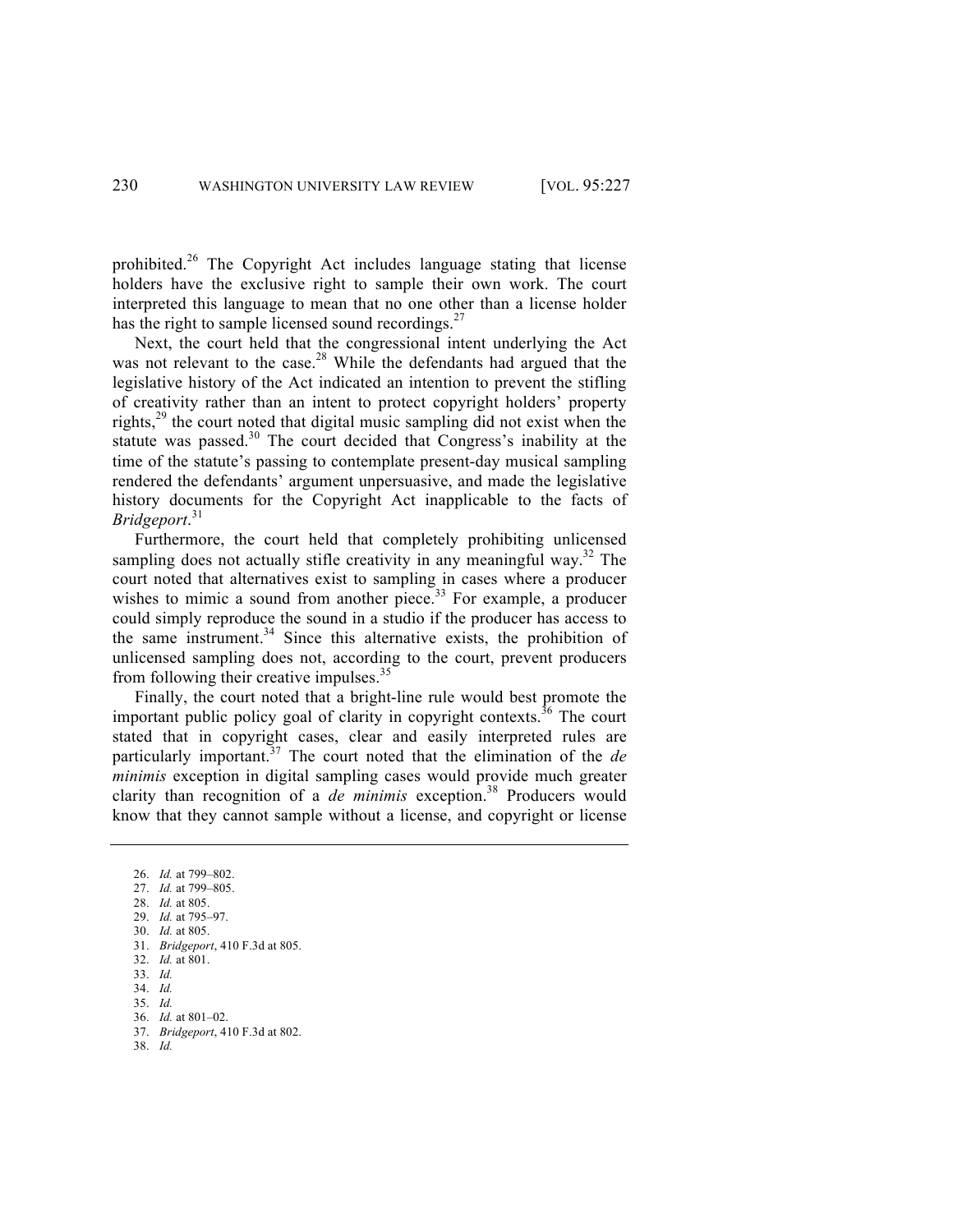holders would know that any unlicensed sample is automatically illegal.<sup>39</sup> Recognition of a *de minimis* exception could potentially leave producers and copyright holders unsure as to the legality of a musical piece including sampled material until it had been challenged in court.<sup>40</sup> Thus, the court held that not recognizing a *de minimis* exception better served the public policy goals sought by the judicial system in the area of copyright law.<sup>41</sup>

## II. THE NINTH CIRCUIT'S ANALYSIS IN *VMG SALSOUL*

In 2013, *VMG Salsoul v. Ciccone* arose in the Central District of California. VMG Salsoul, a company that owned the Salsoul record label, sued Warner Brothers and Madonna Louis Ciccone (known in the music industry simply as Madonna) for copyright infringement.<sup>42</sup> Madonna, in her song "Vogue," published by a Warner Brothers-owned record label, had sampled a "horn hit" (a chord played on the horn) from the song "Love Break" by The Salsoul Orchestra.<sup>43</sup> "Love Break" was held under copyright by the Salsoul record label, and VMG Salsoul sued Warner Brothers and Madonna in an attempt to enforce its copyright.<sup>44</sup>

The District Court for the Central District of California held that even if there had been appropriation subject to copyright protection, Madonna's copying of the horn hit was *de minimis*. <sup>45</sup> On these grounds, it granted summary judgment for the defendants.<sup>46</sup> The court noted that the plaintiff had relied on *Bridgeport* in its opposition to the defendants' motion for summary judgment, but found that *Bridgeport* was inapplicable, in part because Sixth Circuit decisions are not binding on the Ninth Circuit, which had not yet adopted the *Bridgeport* decision.<sup>4</sup>

On appeal, the Ninth Circuit affirmed the District Court's holding that any copying, if it existed, was *de minimis*, and thus did not constitute copyright infringement.<sup>48</sup> It therefore affirmed the District Court's grant of summary judgment to the defendants.<sup>49</sup> The Ninth Circuit noted that in

49. *Id.* at 874.

<sup>39.</sup> *Id.*

<sup>40.</sup> *Id.* 41. *Id.*

<sup>42.</sup> VMG Salsoul, LLC v. Ciccone, No. CV 12-05967 BRO, 2013 WL 8600435, at \*1 (C.D. Cal. 2013).

<sup>43.</sup> *Id.* 44. *Id.*

<sup>45.</sup> *Id.*

<sup>46.</sup> *Id.*

<sup>47.</sup> *Id.* at \* 9.

<sup>48.</sup> VMG Salsoul, LLC v. Ciccone, 824 F.3d 871, 878 n.6 (9th Cir. 2016).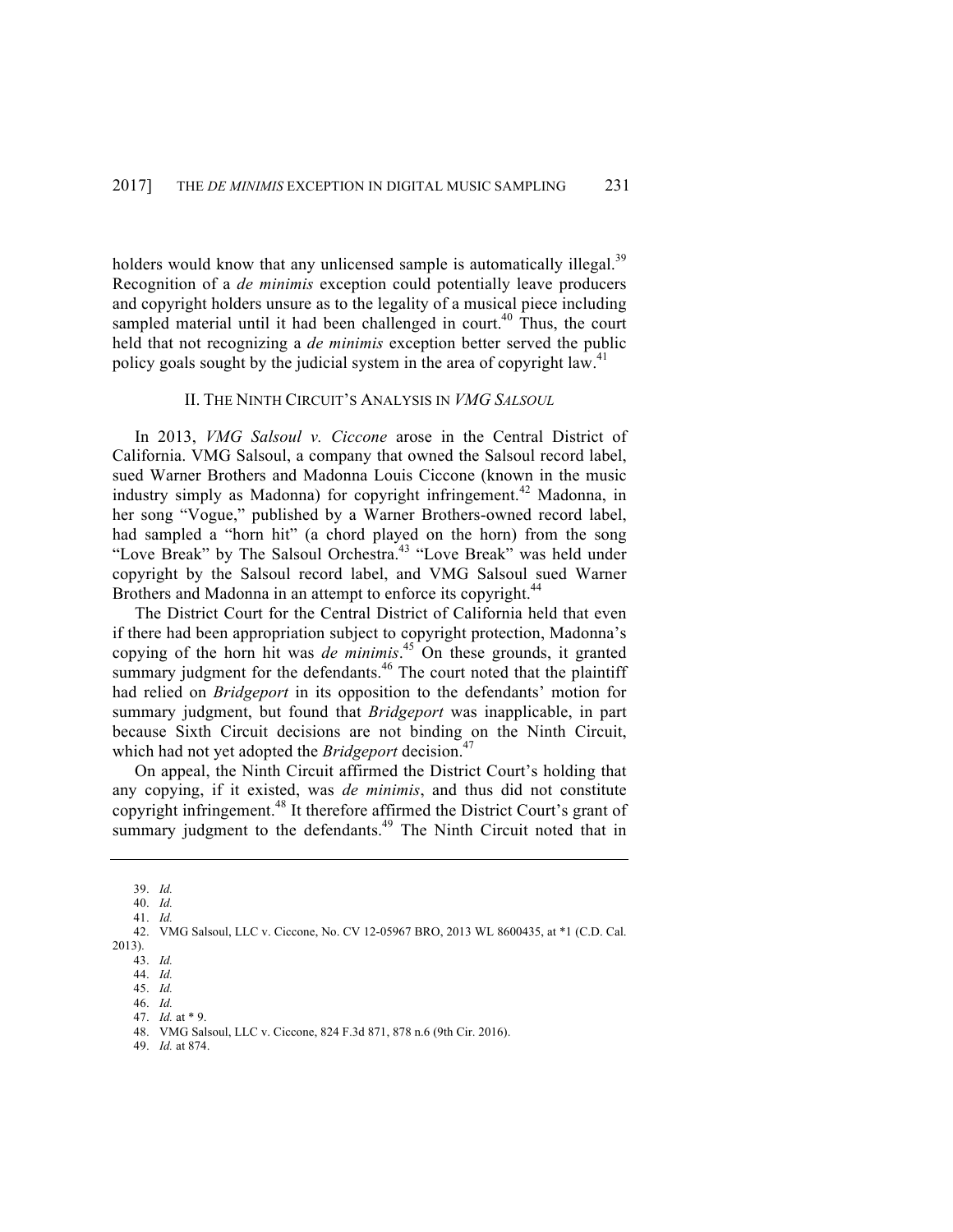reaching this conclusion it was directly contradicting the Sixth Circuit's decision in *Bridgeport*, creating a circuit split.<sup>50</sup> The court called it an "unusual step" to intentionally create a circuit split and noted that a circuit split would be "particularly troublesome in the realm of copyright"<sup>51</sup> given the importance of consistent rules in the field.<sup>52</sup> However, the opinion also emphasized that the goal of avoiding circuit splits is subordinate to the duty to interpret congressional intent.<sup>53</sup> Since the court determined that the Sixth Circuit had failed to properly factor congressional intent into its decision, the Ninth Circuit was willing to reach a contradictory ruling.<sup>54</sup>

As noted in Part I, the Sixth Circuit had explicitly decided not to consider legislative history indicating Congress's intent in enacting the Copyright  $Act.^{55}$  The reasoning behind this decision was that digital sampling did not exist at the time of the passage of the bill, so Congress's intent could not be applied to cases related to digital sampling.<sup>56</sup> The Ninth Circuit wholly rejected this line of reasoning in *VMG Salsoul*. <sup>57</sup> It held that the legislative history indicated that Congress's intent in passing 17 U.S.C. § 114(b) was to promote creativity and protect against overly broad copyright restrictions that would stifle creativity.<sup>58</sup> The Ninth Circuit held that given this intent, it was unreasonable for the Sixth Circuit to interpret the language of the act to prohibit all unlicensed uses of a copyrighted work.<sup>59</sup> Since it had found the Sixth Circuit's interpretation of the Copyright Act in *Bridgeport* to be directly contradictory to clear congressional intent, the court opted not to follow the Sixth Circuit's conclusion that *de minimis* exceptions should not be recognized in cases of digital musical sampling. $60$  Instead, it affirmed the decision of the lower court that a *de minimis* analysis was appropriate.<sup>61</sup>

Having decided that a *de minimis* exception should be recognized in digital music copyright cases, the court announced it would employ the average audience test to determine whether the use of an unlicensed

61. *Id.* at 886–87.

<sup>50.</sup> *Id.* at 886.

<sup>51.</sup> *Id.* (quoting Seven Arts Filmed Entm't Ltd. v. Content Media Corp., 733 F.3d 1251 (9th Cir. 2013)).

<sup>52.</sup> *VMG Salsoul,* 824 F.3d at 886.

<sup>53.</sup> *Id.* at 883–86.

<sup>54.</sup> *Id.* at 883.

<sup>55.</sup> *See* Bridgeport Music v. Dimension Films, 410 F.3d 792, 805 (6th Cir. 2005).

<sup>56.</sup> *Id.*

<sup>57.</sup> *VMG Salsoul*, 824 F.3d at 883–87.

<sup>58.</sup> *Id.* 59. *Id.*

<sup>60.</sup> *Id.*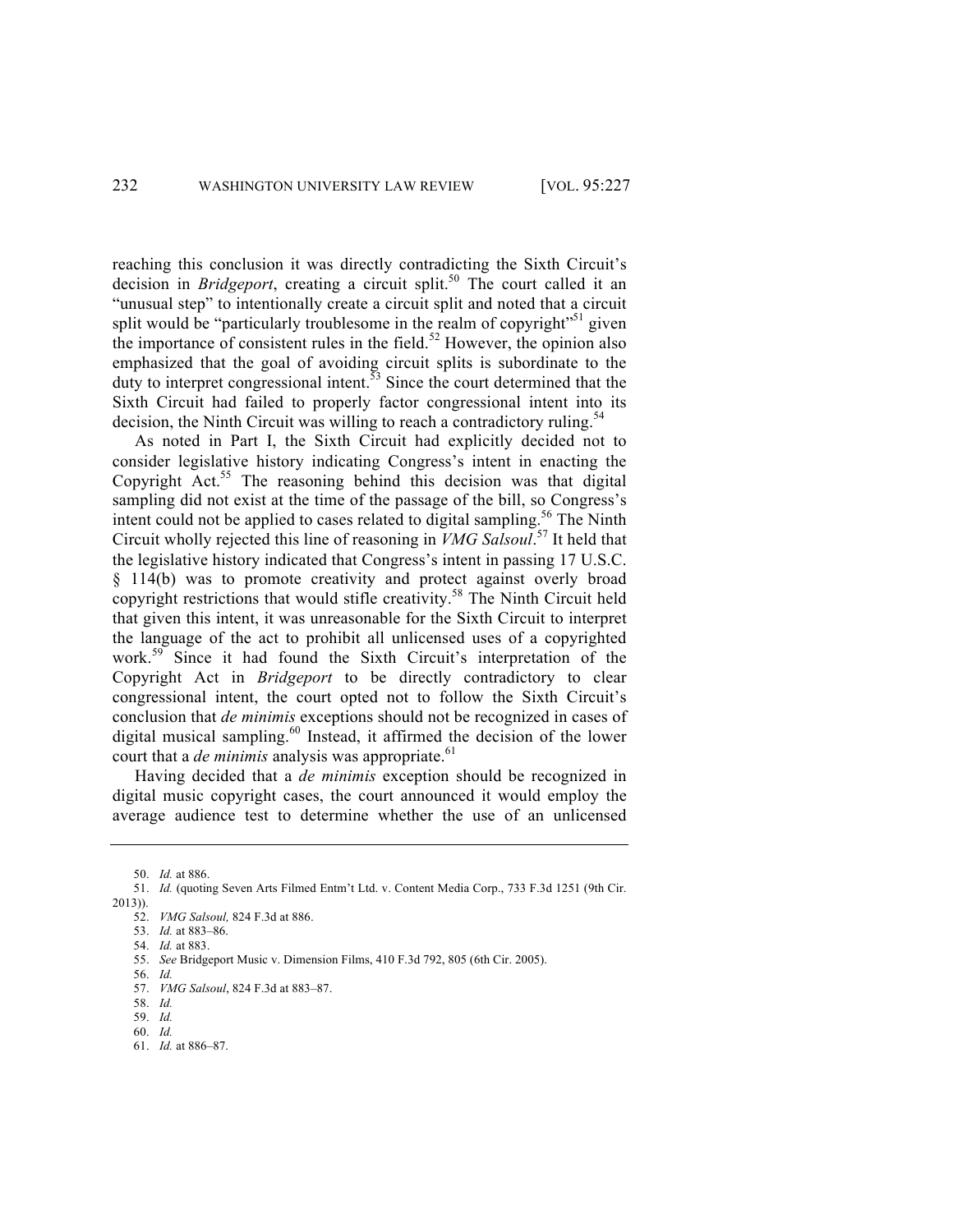sample is considered *de minimis*. <sup>62</sup> If an average audience would be unable to recognize the appropriation, then the unlicensed use was *de minimis* and would not be considered copyright infringement.<sup>63</sup> Otherwise, it was not *de minimis*, and the traditional copyright analysis would apply.<sup>64</sup>

#### III. STRENGTHS AND WEAKNESSES OF THE *BRIDGEPORT* DECISION

Criticism of the *Bridgeport* decision is extensive and comes from a variety of sources.<sup>65</sup> Commentators have generally focused on the court's legal analysis.<sup>66</sup> Specifically, their criticism is focused on the decision to avoid considering legislative intent.<sup>67</sup> However, the court's emphasis on seeking a bright-line rule was not unfounded.<sup>68</sup> It emerged from wellestablished principles in copyright law favoring rules with predictable outcomes.<sup>69</sup> The first subpart of this section will discuss the criticism of the *Bridgeport* opinion and establish that the criticism was generally centered on the court's failure to consider legislative history. The second subpart will analyze the reasons for copyright law's emphasis on predictability and discuss why the *Bridgeport* rule is more successful than the *VMG Salsoul* rule in addressing predictability concerns.

## *A. Criticism of the Bridgeport Decision*

Almost immediately following the *Bridgeport* decision's promulgation, commentators widely expressed outrage that the Sixth Circuit had read a statute designed to protect creative enterprises in a manner that would instead stifle creativity.<sup>70</sup> The court's decision to completely ignore the legislative history of the Copyright Act was, perhaps, the greatest target of criticism.<sup>71</sup> Commentators viewed the court's stated reasoning—that digital sampling did not exist at the time the statute was enacted—as a deficient justification for its decision not to consider the legislative history.<sup>72</sup>

<sup>62.</sup> *VMG Salsoul*, 824 F.3d at 878.

<sup>63.</sup> *Id.*

<sup>64.</sup> *Id.*

<sup>65.</sup> *See, e.g.*, Brandes, *supra* note 10, at 104–06; Schietinger, *supra* note 4, at 230–242; Lloyd, *supra* note 5.

<sup>66.</sup> *See* Brandes, *supra* note 10, at 104–06.

<sup>67.</sup> *See id.*

<sup>68.</sup> *See* Steven J. Horowitz, *Copyright's Asymmetric Uncertainty*, 79 U. CHI. L. REV 331 (2012).

<sup>69.</sup> *See id.*

<sup>70.</sup> *See* Brandes, *supra* note 10, at 104–06.

<sup>71.</sup> *See id.*; Schietinger, *supra* note 4, at 230–42.

<sup>72.</sup> Schietinger, *supra* note 4, at 230–42.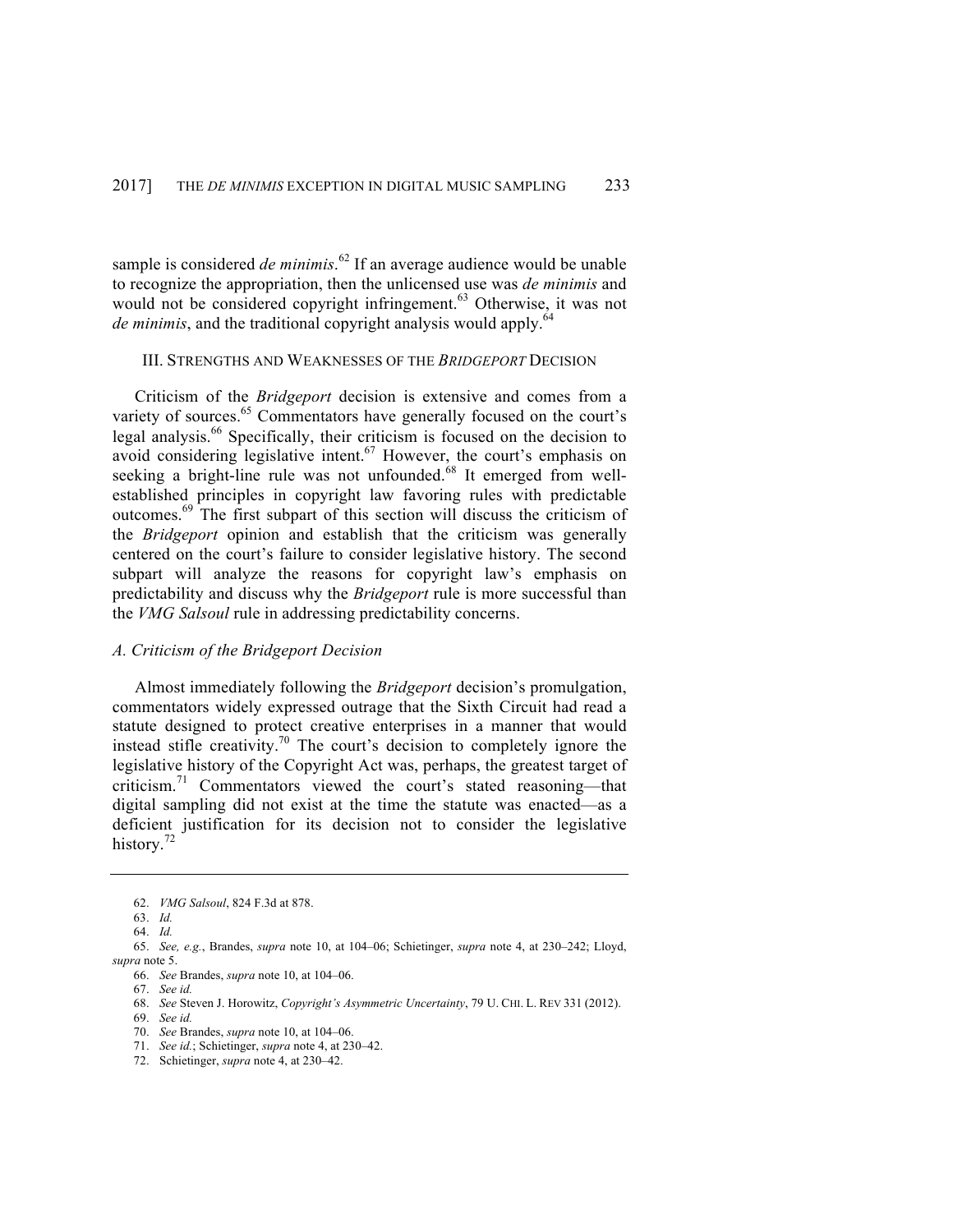Scholarly commentators were not the only source of criticism of the *Bridgeport* opinion.<sup>73</sup> District courts throughout the country routinely failed to follow the standard set out by the Sixth Circuit.<sup>74</sup> These courts would often cite congressional intent in their reasoning for recognizing the existence of a *de minimis* exception in music copyright contexts.<sup>7</sup>

Given the widespread criticism of the Sixth Circuit's holding in *Bridgeport*<sup>76</sup> and the Ninth Circuit's own history of decisions more favorable to the *de minimis* exception,<sup>77</sup> it seemed likely that a circuit split would eventually occur. Commentator dissatisfaction with *Bridgeport* and, indeed, the Ninth Circuit's conflicting holding in *VMG Salsoul* stems from the fact that the Sixth Circuit sidestepped Congress's intent in passing 17 U.S.C. § 114(b) even though this intent appeared to directly contradict the court's holding.

The legislative history that the Sixth Circuit explicitly ignored in its opinion clearly indicates that Congress's intent in passing 17 U.S.C. § 114(b) was to avoid stifling creativity through copyrights.<sup>78</sup> To read language in the statute as restricting the use of sound recordings exclusively to license holders, when Congress's intent in passing the statute was to *limit* the rights of copyright holders, entirely ignores the legislature's goals<sup>79</sup> and was an "unprecedented holding unanticipated  $\dots$ by the Copyright Act itself."<sup>80</sup> It is true that digital sampling did not exist at the time the legislature enacted 17 U.S.C.  $\S$  114(b).<sup>81</sup> However, if Congress's intent in passing the bill can be understood as an intent to restrict copyright holders' rights, then it was improper for the Sixth Circuit to interpret language in that statute to achieve precisely the opposite effect.<sup>82</sup>

81. *See* Schietinger, *supra* note 4, at 215–16.

<sup>73.</sup> Lloyd, *supra note* 5, at 159.

 <sup>74.</sup> *Id.* at 165. District courts outside the purview of the Sixth Circuit were not bound by the *Bridgeport* decision. *Id. See* Saregama India, Ltd. v. Mosley, 687 F. Supp. 2d 1325, 1340; TufAmerica, Inc. v. Diamond, 968 F. Supp. 2d 588, 609 (S.D.N.Y. 2013); Steward v. West, No. CV1302449BROJCX, 2014 WL 12591933, at \*8 n.8 (C.D. Cal Aug. 14, 2014).

<sup>75.</sup> Lloyd, *supra note* 5, at 159–61. *See also* Saregama, 687 F. Supp. 2d at 1340 ("[T]he *Bridgeport* court's reading of Section 114(b)'s similar-sounding work provision is more expansive than its text and legislative history suggest.").

<sup>76.</sup> *See* Schietinger, *supra* note 4, at 230–42; Brandes, *supra* note 10, at 104–06; Esannason, *supra* note 1; Lloyd, *supra* note 5.

<sup>77.</sup> *See generally* Newton v. Diamond, 388 F.3d 1189 (9th Cir. 2003).

<sup>78.</sup> *See* Schietinger, *supra* note 4, at 236–42; Brandes, *supra* note 10, at 104–06; Esannason, *supra* note 1; Lloyd, *supra* note 5.

<sup>79.</sup> *See* Schietinger, *supra* note 4, at 230–42.

<sup>80.</sup> Lloyd, *supra* note 5, at 164.

<sup>82.</sup> *Id.* at 210; Brandes, *supra* note 10, at 104–06; Esannason, *supra* note 1, at 558–60; Lloyd,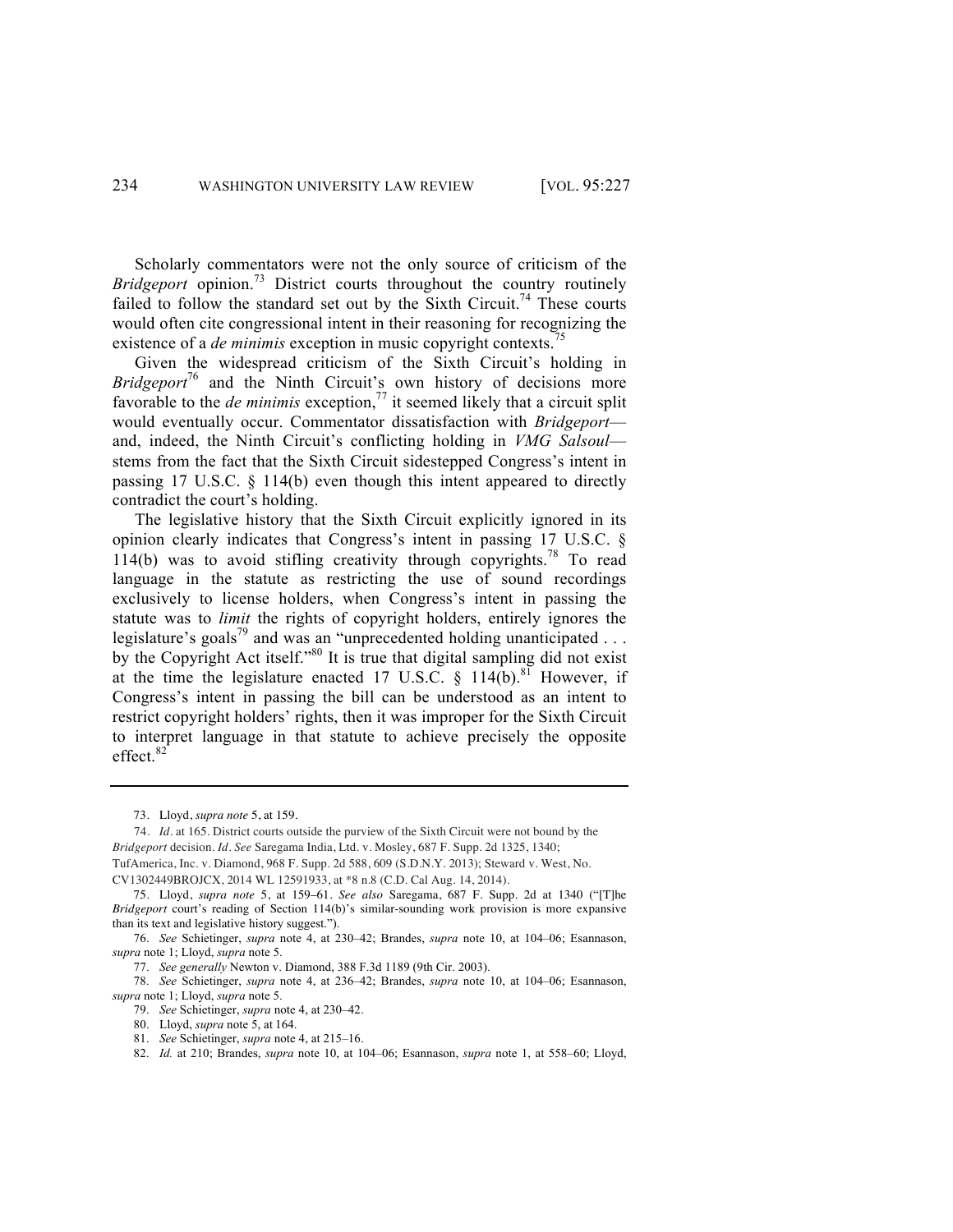## *B. Advantages of the Bridgeport Rule*

Despite deficiencies in its legal analysis, the Sixth Circuit's argument that a bright-line rule better serves public policy is not without merit. Indeed, it is a well-established tenet of copyright law that unpredictability should be avoided wherever possible.<sup>83</sup> In fact, this is part of the reason for the circuit courts' jurisdiction over copyright issues like the one in *Bridgeport*. <sup>84</sup> The federal system has exclusive jurisdiction over copyright law because the legislature has determined that it is particularly important both for copyright holders and for users of copyrighted material to understand the legality of their actions. $85$  Since the federal system is more capable of providing a single, uniform set of rules regarding copyrights, it was deemed preferable to the state system, wherein a patchwork of different state copyright rules might have led to confusion for copyright holders and innovators.<sup>86</sup> Clarity and consistency are prized in the area of copyright law almost above all else.<sup>87</sup>

The benefits of achieving clarity in copyright law have long been advanced by economists.<sup>88</sup> The classical economic theory regarding copyright is that there are tandem benefits both for the holders of copyrights and for users of copyrighted material where rules are clear and court decisions are easy to predict.<sup>89</sup>

The copyright holder generally seeks "(1) a reliable entitlement (2) prohibiting at least literal or close copying of their work, which is (3) protected by remedies sufficient both to deter copying and to compensate for any losses that result from it."<sup>90</sup> Where any of these three protections is not established, the copyright holder risks a devaluation of the work she holds under license.<sup>91</sup> In particular, the prohibition of copying protected work (the second area) and the existence of remedies for deterrence and

*supra* note 5, at 163–70.

89. *Id.*; Laura G. Lape, *The Metaphysics of the Law: Bringing Substantial Similarity Down to Earth*, 98 DICK. L. REV. 181, 202 n.2 (1994).

90. Horowitz, *supra* note 68, at 337. *See also* Lape, *supra* note 89, at 198–206.

91. Horowitz, *supra* note 68, at 337*.*

<sup>83.</sup> *See* Horowitz, *supra* note 68.

<sup>84.</sup> *See* Sears, Roebuck & Co. v. Stiffel & Co., 376 U.S. 225, 228–31 (1964).

<sup>85.</sup> *Id.*

<sup>86.</sup> *See Sears*, 376 U.S. at 231 n.7 (noting that "the purpose of Congress to have national uniformity in patent and copyright laws can be inferred" and that this inference arises from "such statutes as that which vests exclusive jurisdiction to hear patent and copyright cases in federal courts . . . and that section of the Copyright Act which expressly saves state protection of unpublished writings but does not include published writings.").

<sup>87.</sup> *Id.;* Horowitz, *supra* note 68, at 337.

<sup>88.</sup> Horowitz, *supra* note 68.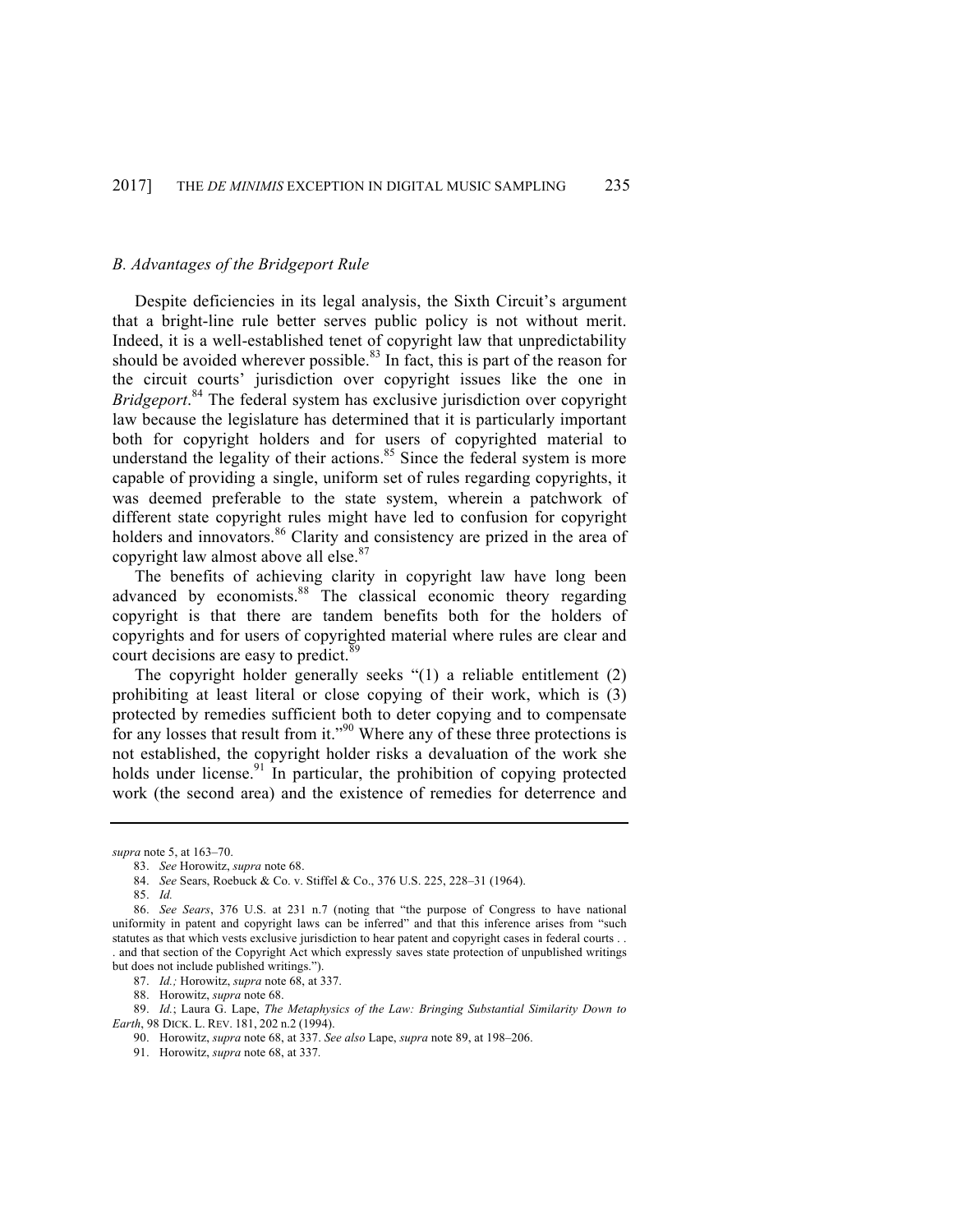compensation (the third area) are relevant in a discussion of digital music sampling.

Traditional economic theory suggests that uncertainty in copyright law can create serious problems for the copyright holder.<sup>92</sup> Any randomness in court decisions would mean that the copyright holder's ability to protect herself against the devaluation of her licensed work is unpredictable.<sup>93</sup> This reduces the expected value of investing in work that the copyright holder intends to hold.<sup>94</sup>

Consider a potential copyright holder who can only correctly predict with eighty percent success which of her licensed works will be protected from infringement, while in the other twenty percent of cases she is wholly unable to extract value from the licensed work. The copyright holder would be less likely to allocate resources toward creating the licensed work than she would in a world where she could predict court decisions with one hundred percent accuracy, because each investment carries a greater risk of devaluation.<sup>95</sup>

Conversely, the user of copyrighted works is generally concerned with "whether his expressive activity will constitute infringement and, if so, whether the remedies for infringement will be proportional to the harm caused."<sup>96</sup> Where either of these concerns is not addressed by copyright law, the user of copyrighted works risks losing the benefits he sought in engaging in his expressive activity, or even risks paying damages in an amount significantly greater than the benefit he gained from engaging in his expressive activity. $97$ 

Uncertainty in copyright law limits the willingness of users of copyrighted material to engage in expressive activity due to the risk of triggering penalties.<sup>98</sup> Consider a user of copyrighted material who can predict with eighty percent accuracy whether her use of copyrighted material within an artistic endeavor will constitute infringement. This user is less likely to engage in all artistic endeavors than a user who can predict with one hundred percent accuracy whether her use of copyrighted material will constitute infringement.<sup>99</sup> While the perfectly accurate predictor can channel all of her time and energy into work that she knows

<sup>92.</sup> Horowitz, *supra* note 68, at 337*.*

<sup>93.</sup> *See* Horowitz, *supra* note 68, at 337–42*; see also* Lape, *supra* note 89, at 198–206.

<sup>94.</sup> Horowitz, *supra* note 68, at 337.

<sup>95.</sup> Horowitz, *supra* note 68, at 337.

<sup>96.</sup> *Id.* at 342.

<sup>97.</sup> *Id.* 98. *Id.*

<sup>99.</sup> *See* Horowitz, *supra* note 68, at 342*.*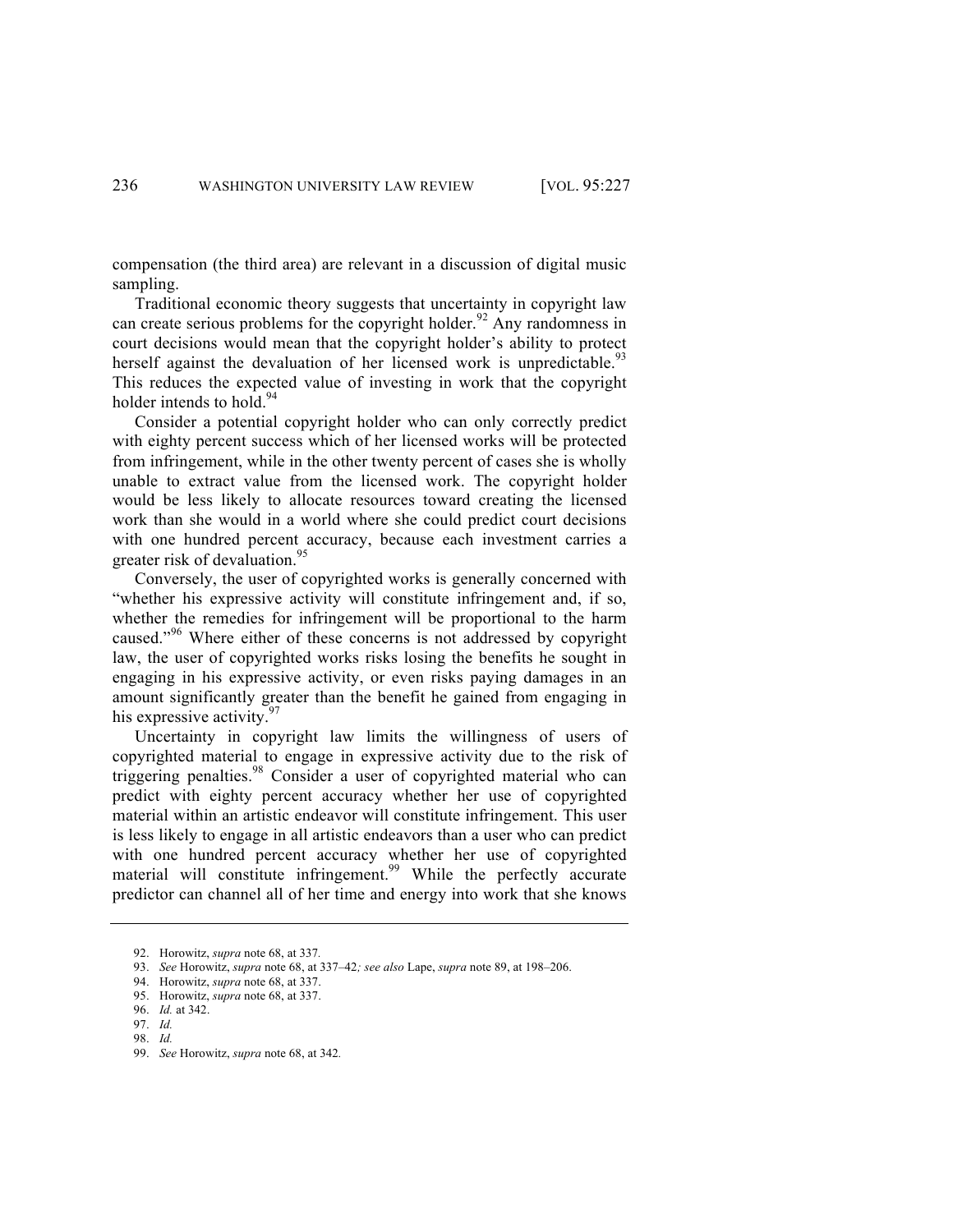will not violate copyrights, the eighty percent accurate predictor is less likely to recoup the benefits that she anticipates from engaging in the activity and is more likely to pay penalties as a result of the activity. Thus, the eighty percent accurate predictor runs the risk of paying penalties far out of proportion with what she could have hoped to gain from engaging in the activity. Since "copyright aims to promote maximal expression."<sup>100</sup> and uncertainty deters users of copyrighted material from engaging in expressive activity due to the risk of paying unanticipated penalties, uncertainty creates incentives that run counter to the goals of copyright  $law.<sup>101</sup>$ 

In addition to the above-mentioned issues, the prospect of litigation related to copyright infringement increases costs for both holders and users of copyrighted material.<sup>102</sup> This too can be a deterrent to holders' investment in licensed work and to users' engaging in expressive activity.<sup>103</sup>

A newer theory has emerged that uncertainty in copyright law does not harm copyright holders as much as users of copyrighted material.<sup>104</sup> This theory suggests that copyright holders are not as sensitive to risk as users of copyrighted material, since holders do not face as stiff penalties from infringement.<sup>105</sup> Furthermore, users of copyrighted material are less likely to be on notice than copyright holders regarding the legality of their actions.106 While this newer approach runs counter to the traditional economic theory of *why* uncertainty in copyright law is problematic, it nonetheless "confirms the conclusion" that "uncertainty is intolerable."<sup>107</sup>

It is clear, then, that uncertainty in copyright law, and rules which create "randomness"108 or unpredictability in potential copyright lawsuits, run counter to the goals of copyright law. While predictability is not the only concern of copyright law, it is a significant one. In some fairly obvious ways, the Ninth Circuit's solution may lead to less predictable

105. *Id.*

<sup>100.</sup> *Id.* at 385.

<sup>101.</sup> *Id.*

<sup>102.</sup> *Id.* ("Uncertainty . . . makes users more likely to risk liability . . . for the deterrent effect of liability is reduced where the costs are uncertain for risk-seeking users ."). *See also* Lape, *supra* note 89, at 202 (noting an "advantage" where courts can ensure "prediction of litigation outcomes will be more accurate" in a convright context.).

<sup>103.</sup> *See* Horowitz, *supra* note 68, at 337–43 (noting that a copyright user is "concerned with whether his expressive activity will constitute infringement and, if so, whether . . . his liability has a reasonable ceiling"); Lape, *supra* note 89, at 202.

<sup>104.</sup> Horowitz, *supra* note 68, at 384–85.

<sup>106.</sup> *Id.*

<sup>107.</sup> *Id.* at 384.

<sup>108.</sup> *Id.* at 353.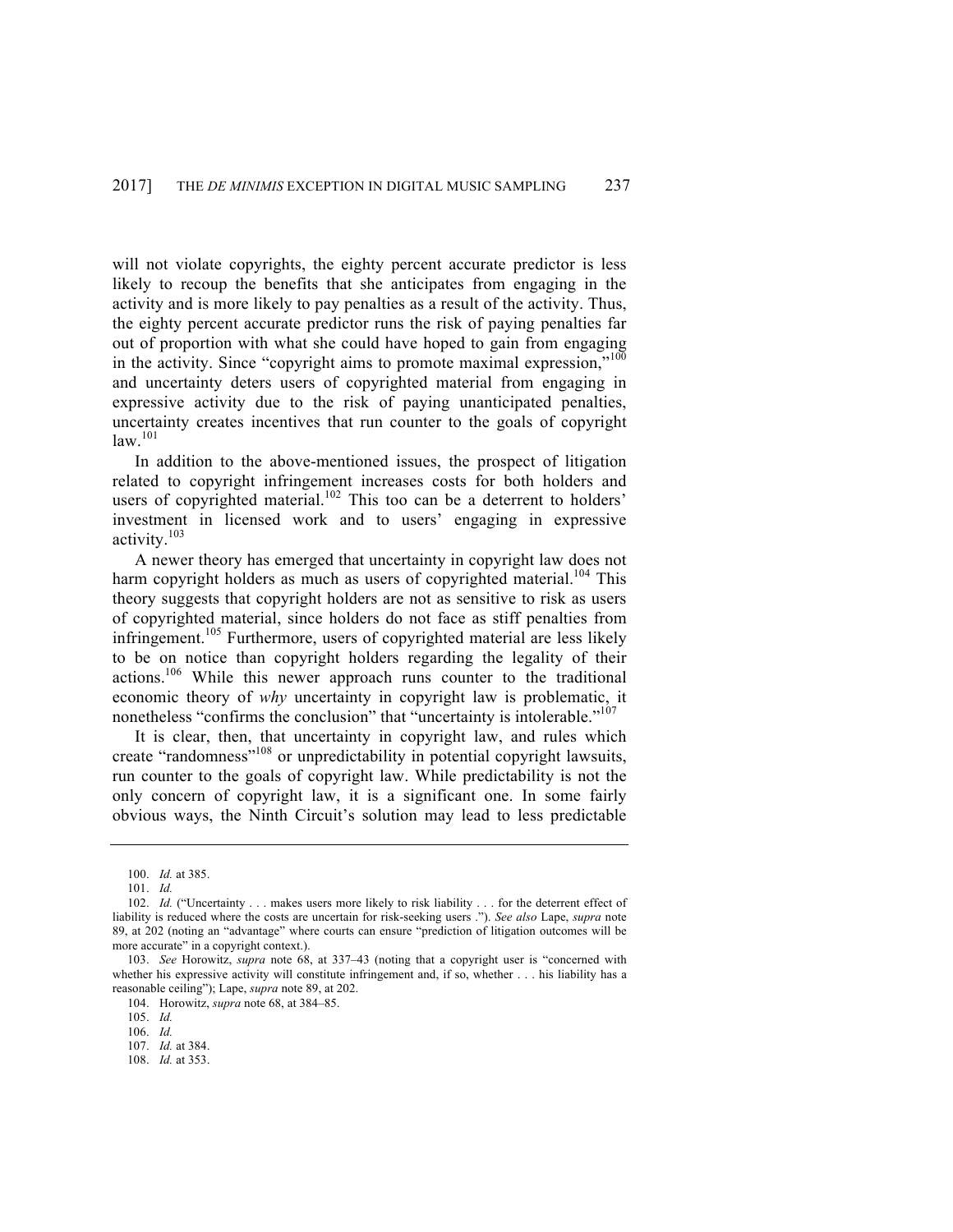court decisions than the Sixth Circuit's solution.

It is apparent that a bright-line rule promotes clarity and leads to predictable decisions. The Sixth Circuit's holding that all unlicensed sampling, no matter how minor, constitutes infringement,<sup>109</sup> certainly falls within the category of such bright-line rules. Any copyright holder who becomes aware of an unlicensed sampling can, under this rule, know that she has suffered copyright infringement. Any user of copyrighted materials knows that in sampling without a license, she commits copyright infringement and becomes liable for damages. The lack of flexibility helps to move the universe of copyright law toward greater predictability of potential disputes, which, as noted above, is one of the foremost goals of copyright law.<sup>110</sup>

Thus, if the average audience test is less effective than a bright-line test in creating predictable outcomes, it will necessarily be less effective than the Sixth Circuit's rule in promoting this particular goal of copyright law.

## IV. THE AVERAGE AUDIENCE TEST AS COMPARED TO THE SUBSTANTIAL SIMILARITY TEST

The average audience test is the test adopted by the Ninth Circuit in deciding whether an unlicensed use of a copyrighted sound recording will constitute a *de minimis* use, and therefore not be considered infringement. <sup>111</sup> In *VMG Salsoul*, the Ninth Circuit defined the average audience test as follows: "A 'use is *de minimis* only if the average audience would not recognize the appropriation.'"<sup>112</sup> The horn hit sampled by the defendant was found by the court to fit within the *de minimis* exception because the length of the sample (less than a quarter of a  $second)^{113}$  and the alterations conducted digitally by the defendant rendered it an appropriation unrecognizable to the average audience.<sup>114</sup>

The substantial similarity test is the test used more broadly (not in *de minimis* cases) to determine whether a defendant's work constitutes infringement upon a plaintiff's copyright.<sup>115</sup> While *de minimis* cases can

<sup>109.</sup> *See* Bridgeport Music v. Dimension Films, 410 F.3d 792, 801 (6th Cir. 2005).

<sup>110.</sup> *See* Horowitz, *supra* note 68.

<sup>111.</sup> *See* Newton v. Diamond, 388 F.3d 1189, 1193 (9th Cir. 2003).

<sup>112.</sup> VMG Salsoul, LLC v. Ciccone, 824 F.3d 871, 878 (9th Cir. 2016) (quoting *Newton*, 388 F.3d

at 1193) (emphasis added). 113. *VMG Salsoul*, 824 F. 3d at 878–79.

<sup>114.</sup> *Id.*

<sup>115.</sup> *See* Lape, *supra* note 89, at 185–86; Nicole Lieberman, *Un-Blurring Substantial Similarity: Aesthetic Judgments and Romantic Authorship in Music Copyright Law*, 6 NYU J. INTELL. PROP. & ENT. L. 91, 105 (2016).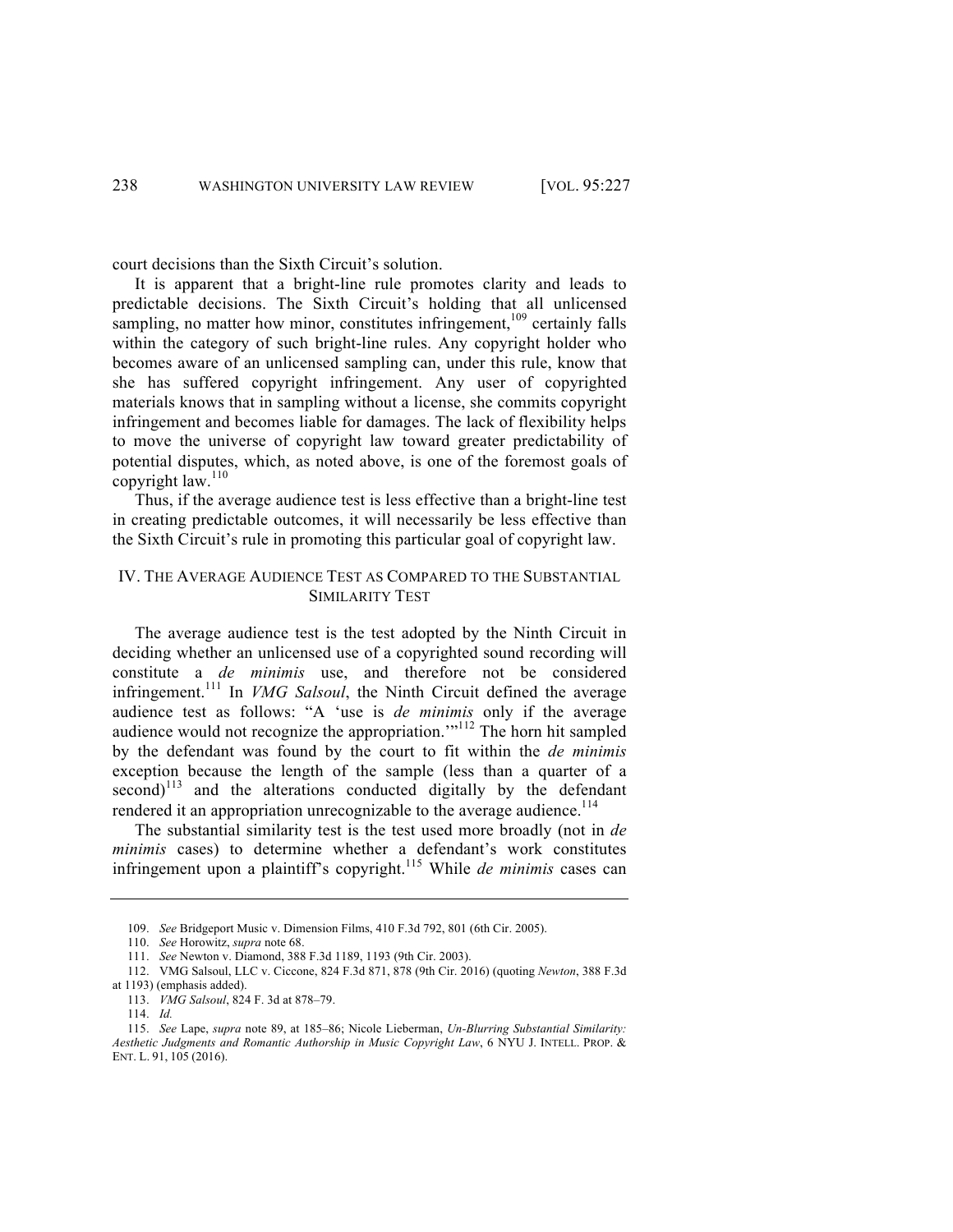provide exceptions even for clear copying and appropriation of another's copyrighted work, the substantial similarity test is employed where there is a dispute between the parties as to whether a defendant has copied from the plaintiff and whether a defendant's non-*de minimis* copying constitutes infringement. $116$ 

The first subpart of this section discusses scholarly criticism of the substantial similarity test due to its failure to produce predictable outcomes. The second subpart will examine the similarities between the average audience test and the substantial similarity test, and discuss why the criticisms of the substantial similarity are almost equally applicable to the average audience test. Since the substantial similarity test is criticized for failing to provide predictable outcomes for copyright cases and the average audience test shares the elements of the substantial similarity test which have led to this criticism, it follows that the average audience test should likewise raise questions as to whether it is conducive to predictable outcomes.

## *A. Criticism of the Substantial Similarity Test*

The average audience test is comparable to the substantial similarity test even though it occurs at a different stage of the copyright infringement analysis because it operates in a fundamentally similar way.<sup>117</sup> The substantial similarity test has been described in a variety of different formulations,<sup>118</sup> but one of the more common methods for determining whether a work is substantially similar to a prior copyrighted work (and therefore constitutes copyright infringement) involves determining the percentage of the defendant's work that is like the plaintiff's work.<sup>119</sup> There is no universally accepted cutoff for what percentage of the two works must be alike to find copyright infringement.<sup>120</sup>

While the average audience test in *de minimis* contexts has not attracted significant scholarly criticism, the substantial similarity test has.<sup>121</sup> One of the primary criticisms of the substantial similarity test is that

<sup>116.</sup> Lape, *supra* note 89, at 182–85.

<sup>117.</sup> *See* Ringgold v. Black Entertainment Television, Inc*.*, 126 F.3d 70 (2d Cir. 1997); Laureyssens v. Idea Group, Inc., 964 F.2d 131 (2d Cir. 1992).

<sup>118.</sup> *See* Lape, *supra* note 89, at 191–94.

<sup>119.</sup> *Id.* at 193–94.

<sup>120.</sup> *Id.*

<sup>121.</sup> *See* Lape, *supra* note 89, at 193–94; Amy B. Cohen, *Masking Copyright Decisionmaking: The Meaninglessness of Substantial Similarity*, 20 U.C. DAVIS L. REV. 719 (1987); Jason Palmer, "*Blurred Lines" Means Changing Focus: Juries Composed of Musical Artists Should Decide Copyright Infringement Cases, Not Lay Juries*, 18 VAND. J. ENT. & TECH. L. 907 (2016).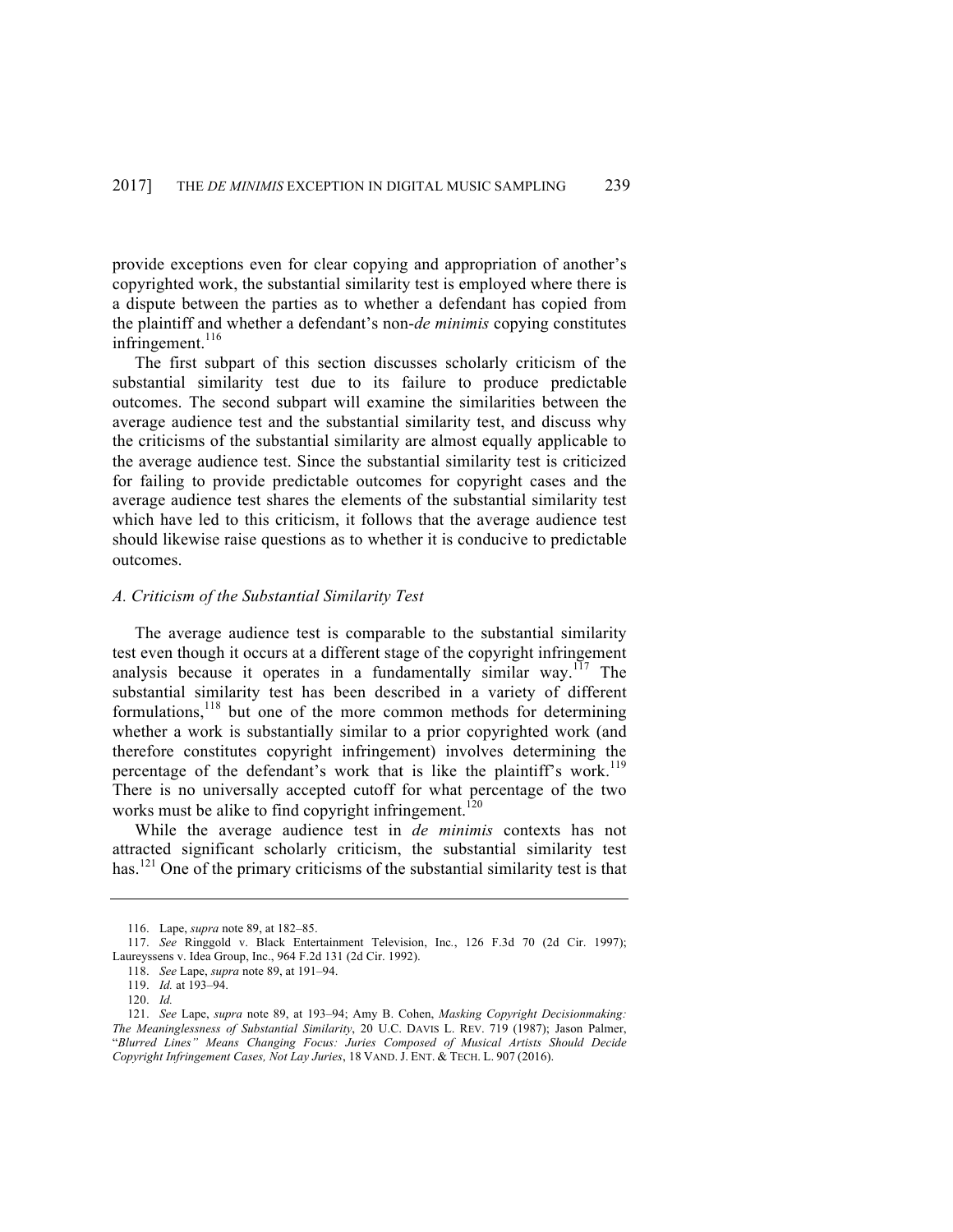it fails to properly account for the basic concept of copying.<sup>122</sup> Copying occurs where the defendant has used the plaintiff's work rather than creating a similar work independently or by using common public domain sources.<sup>123</sup> Traditionally, misappropriation has been defined as occurring where copying goes far enough to constitute improper appropriation.<sup>124</sup> The substantial similarity test essentially only considers whether a work is similar to the copyrighted one—not whether it has actually been copied and then finds misappropriation (and thus infringement) where the similarity is great enough to arrive at some arbitrary level deemed by the court to be substantial.<sup>125</sup>

An example of this is provided in two district court cases arising from infringement claims in the fabric industry: *Kenbrooke Fabrics v. Holland Fabrics<sup>126</sup>* and *Lauratex Textile Corp. v. Allton Knitting Mills*. <sup>127</sup> In each of these cases, the court found that the defendant's fabric pattern was nearly identical to the plaintiff's copyrighted fabric pattern. Through the substantial similarity test, the courts determined that the plaintiff had infringed upon the defendant's copyright.<sup>128</sup> Both courts found copyright infringement without considering whether the defendants' substantially similar fabric patterns had been designed independently from the plaintiffs' patterns.<sup>129</sup> The courts also both failed to consider whether the defendants' patterns might have been inspired by public domain sources that had also influenced the plaintiffs' design.<sup>130</sup> While similarity between two works may logically lead to a presumption of copying, the substantial similarity test skips this step<sup>131</sup> and automatically makes the inferential

- 125. *See* Lape, *supra* note 89, at 190–94.
- 126. 602 F. Supp. 151, 154 (S.D.N.Y. 1984).
- 127. 517 F. Supp. 900, 902–03 (S.D.N.Y. 1981).

129. *See* Cohen, *supra* note 121, at 736–39.

130. The issue of common inspiration through non-copyrighted sources is a complicated one for judges to resolve. *See* Cohen, *supra* note 121, at 725–26. In artistic fields, it is to be expected that copyrighted works might on occasion draw inspiration or borrow in some other way from prior works not under copyright. When a later work is found to be substantially similar to the copyrighted work, this presents an issue—under traditional notions of appropriation, a work inspired by the original, noncopyrighted work has not "taken" anything from the copyrighted work. However, despite this lack of appropriation, it may be remarkably similar to the copyrighted work due to the common source of inspiration, and thus fail the substantial similarity test. This problem highlights the difficulties that a court may face in making the leap from similarity between works to appropriation of one work's intellectual property by the creators of another work. *See* Cohen, *supra* note 121, at 725–26.

131. *Id.* at 737 n.65.

<sup>122.</sup> *See* Cohen, *supra* note 121, at 724–26.

<sup>123.</sup> *Id.* at 724, 737.

<sup>124.</sup> *Id.* at 731.

<sup>128.</sup> *See Kenbrooke Fabrics, Inc.*, 602 F. Supp. at 154; *Lauratex Textile Corp.*, 517 F. Supp. at 902–03; Cohen, *supra* note 121, at 736–39.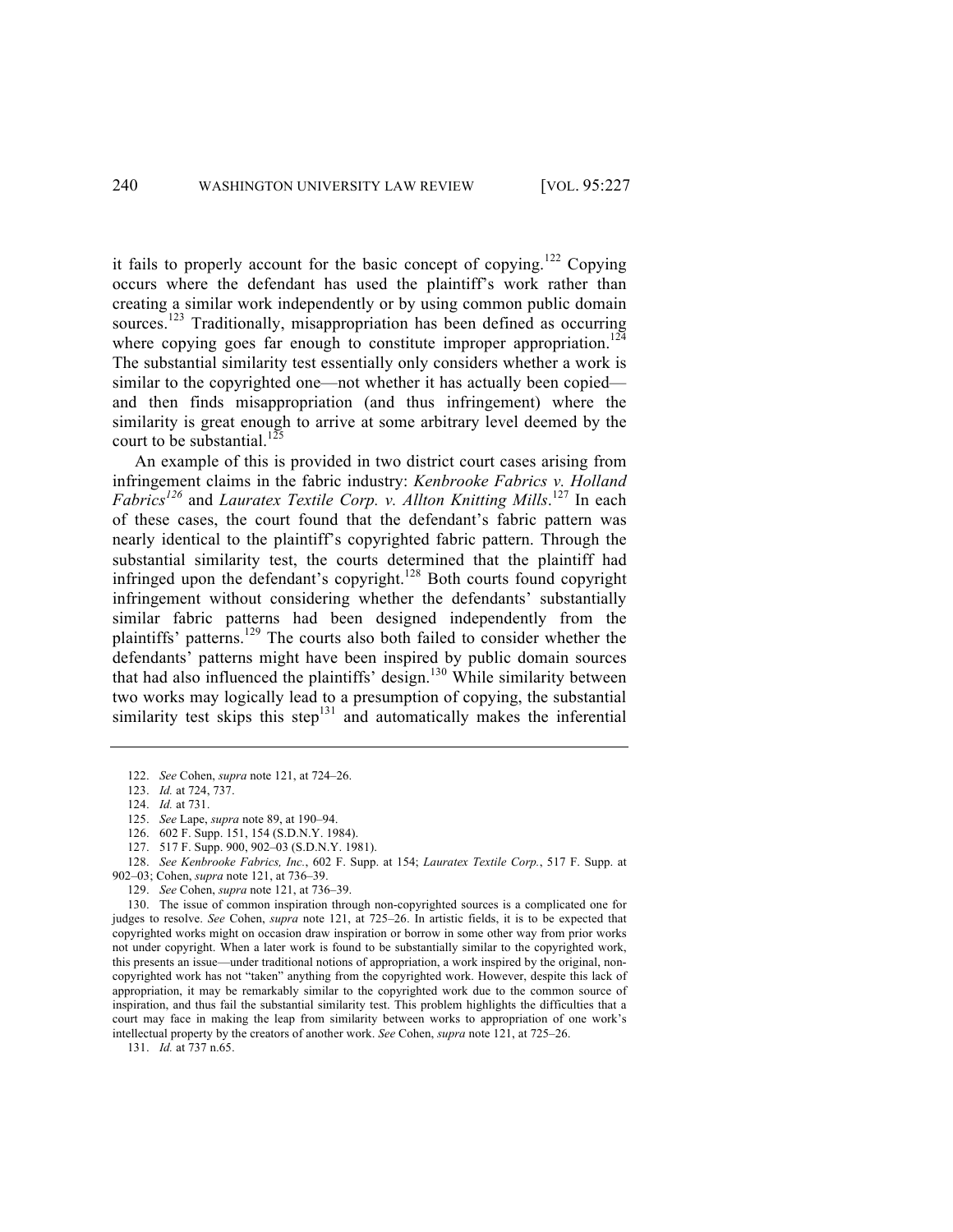leap from similarity to misappropriation.<sup>132</sup>

Another common criticism of the substantial similarity test is that it fails to provide guidelines that allow judges or juries to make consistent or reasonable determinations of what constitutes infringement. <sup>133</sup> As noted above, courts have not announced a specific percentage of a defendant's work which may be "like" a plaintiff's copyrighted work before it rises to the level of being "substantially similar" to the plaintiff's work.<sup>134</sup> In *Worth v. Selchow*, a trivia book including roughly one-third of the facts from another copyrighted trivia book was found to be not substantially similar to the copyrighted book.<sup>135</sup> Conversely, in *WPOW, Inc. v. MRLJ Enterprises*, the defendant's broadcasting tower was found to infringe upon the plaintiff's copyright on a design for broadcasting towers<sup>136</sup> because the defendant's tower's antenna—comprising far less than onethird of the overall design—was found to be identical to that in the plaintiff's design.<sup>137</sup> The reasoning for this was that the antenna, while comprising a small percentage of the overall mass of the structure, was "in essence the heart of the work" and therefore constituted a taking of a substantial nature.<sup>138</sup>

These divergent methods of quantifying substantial similarity represent only one of a myriad of examples of incongruity between decisions of

<sup>132.</sup> *Id.*

<sup>133.</sup> *Id.* at 741–44.

<sup>134.</sup> *Id.*

<sup>135.</sup> *See* Lape, *supra* note 89, at 193–94 (citing Worth v. Selchow & Righter Co., 827 F.2d 569 (9th Cir. 1987)). *Worth* did not hold that copying one third of another work cannot be infringement. *Worth*, 827 F.2d 569. In fact, the court indicated that its finding did not depend on a quantitative analysis of the copied materials but instead on the particular treatment that factual works, rather than fictional works, receive under copyright law. *Id.* at 573. Lape's criticism of the substantial similarity test is not that it creates an incorrect quantitative standard, but rather that the absence of a meaningful standard for a finding of substantial similarity has led to confusing results. *See* Lape, *supra* note 89, at 191–94.

<sup>136.</sup> *See* Cohen, *supra* note 121, at 741 (citing WPOW, Inc. v. MRLJ Enterprises, 584 F. Supp. 132 (D.D.C. 1984)). The defendant had registered a copyright on a design for broadcast towers used to broadcast radio signals across a local area. *Id.* The copyright included the design of the entire tower, which included a design for the broadcasting antenna. *Id*. The antenna itself represented only a small portion of the tower calculated by total mass. *Id.* at 742. The tower itself was a large structure, and the antenna was a minor fraction of the size of the rest of the tower. *Id.* However, the antenna was the most important part of the design of the tower for the purposes of the broadcast—the structure in general serves to elevate and support the antenna, which actually broadcasts the signal. The technology and the design of the antenna were by far the most sophisticated elements of the design of the structure. *Id.* The plaintiff had built a structure in which the broadcast tower itself, which supports the antenna, was materially different from the copyrighted design, but the antenna was very similar to that in the copyrighted design. *Id.*

<sup>137.</sup> *Id.*, *supra* note 121, at 742.

<sup>138.</sup> WPOW, Inc. v. MRLJ Enterprises, 584 F. Supp. 132, 136 (D.D.C. 1984).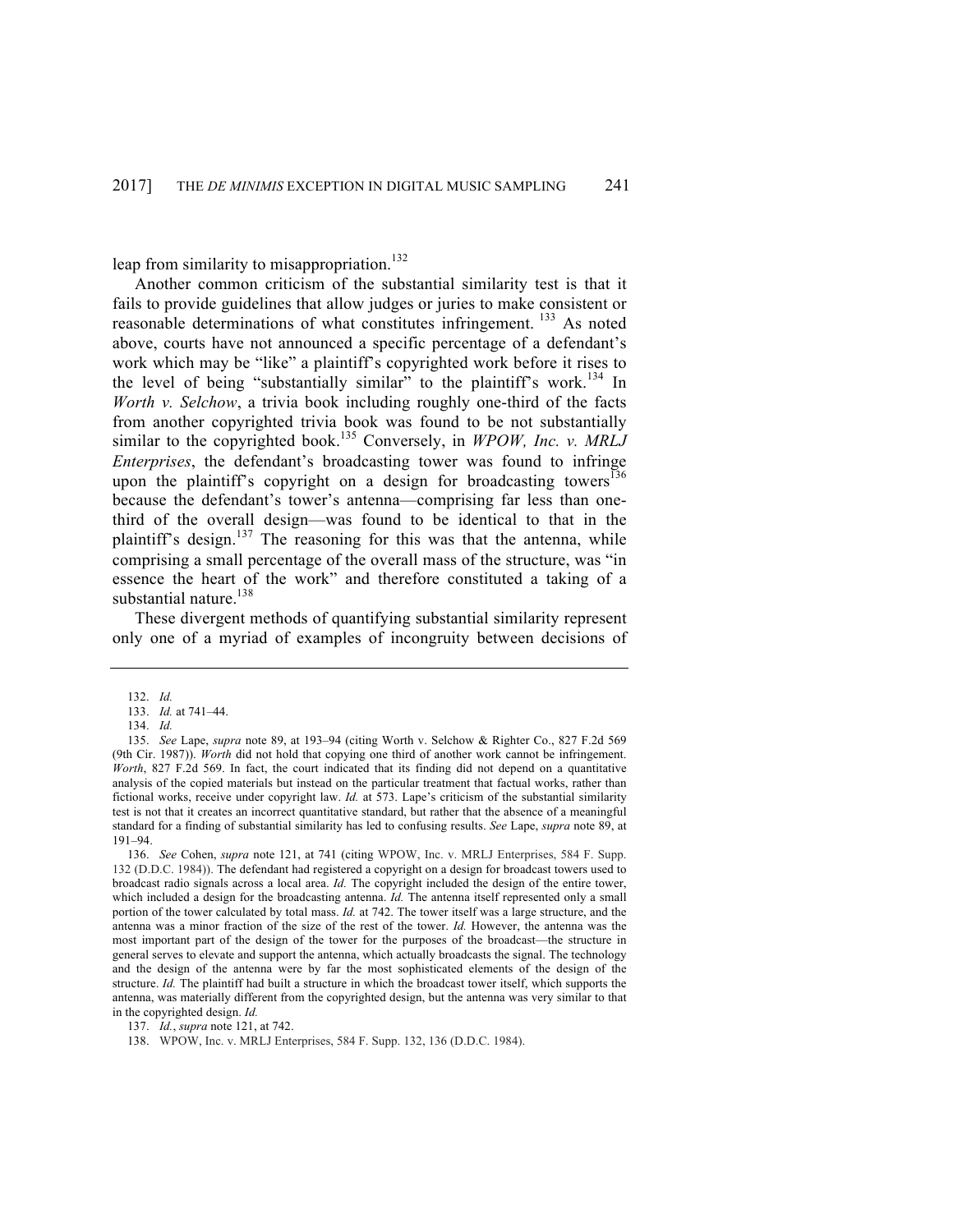different courts.<sup>139</sup> Some courts compare the similarity between part of the defendant's work and part of the plaintiff's work,<sup>140</sup> while some compare the similarity between the entirety of the defendant's work and the entirety of the plaintiff's work.<sup>141</sup> Even when courts agree on whether to focus on the part or the whole, the specific percentage threshold of similarity required for appropriation remains undefined.<sup>142</sup> The result of this vast inconsistency between courts' application of the substantial similarity test is confusion for producers of creative products and over-protection of copyright. $143$ 

Yet another criticism of the substantial similarity test is that its focus on similarity rather than harm is inconsistent with the purposes of copyright law.<sup>144</sup> The substantial similarity test, by focusing analysis entirely on the characteristics of the defendant's work, does not include any consideration of the harm that a defendant's work may do to the plaintiff.<sup>145</sup> This may lead to cases in which infringement is found "without any injury or harm suffered by the copyright holder."<sup>146</sup> Rather than serving the purposes of protecting property rights, this approach generates a "random windfall to the copyright holder."<sup>147</sup> Furthermore, these findings of infringement without harm stifle creativity, as they needlessly block the production of creative efforts which would otherwise be allowable.<sup>148</sup> If the purposes of copyright law are to protect property rights of copyright holders while promoting creativity, the substantial similarity test's penchant for finding infringement where no harm accrues to the copyright holder is counter to the purposes of copyright law, because it both fails to protect property rights and stifles creativity.<sup>149</sup>

149. *Id.* at 193–97.

<sup>139.</sup> *See* Lape, *supra* note 89, at 193–94; Cohen, *supra* note 121, at 741–43. *Compare* Atari, Inc. v. North American Philips Consumer Electronics Corp., 672 F.2d 607, 618 (7th Cir. 1982) (where alterations made by the defendant to its product in order to differentiate it from the plaintiff's product were found by the court to "emphasize the extent to which it deliberately copied from the plaintiffs' work"), *with* Smith v. Weinstein, 578 F. Supp. 1297, 1304 (S.D.N.Y. 1984) (where differences between the works were found to "undercut substantial similarity") (quoting Warner Bros., Inc., 720 F.2d 231, 40–41 (2d Cir. 1983), *aff'd*, 738 F.2d 419 (2nd. Cir. 1984)).

<sup>140.</sup> Cohen, *supra* note 121, at 742.

<sup>141.</sup> *Id.* at 742–43.

<sup>142.</sup> Lape, *supra* note 89, at 193.

<sup>143.</sup> *Id.* at 182.

<sup>144.</sup> See *id.*

<sup>145.</sup> *Id.* at 194–96.

<sup>146.</sup> *Id.* at 196.

<sup>147.</sup> *Id.*

<sup>148.</sup> *Id.* at 197.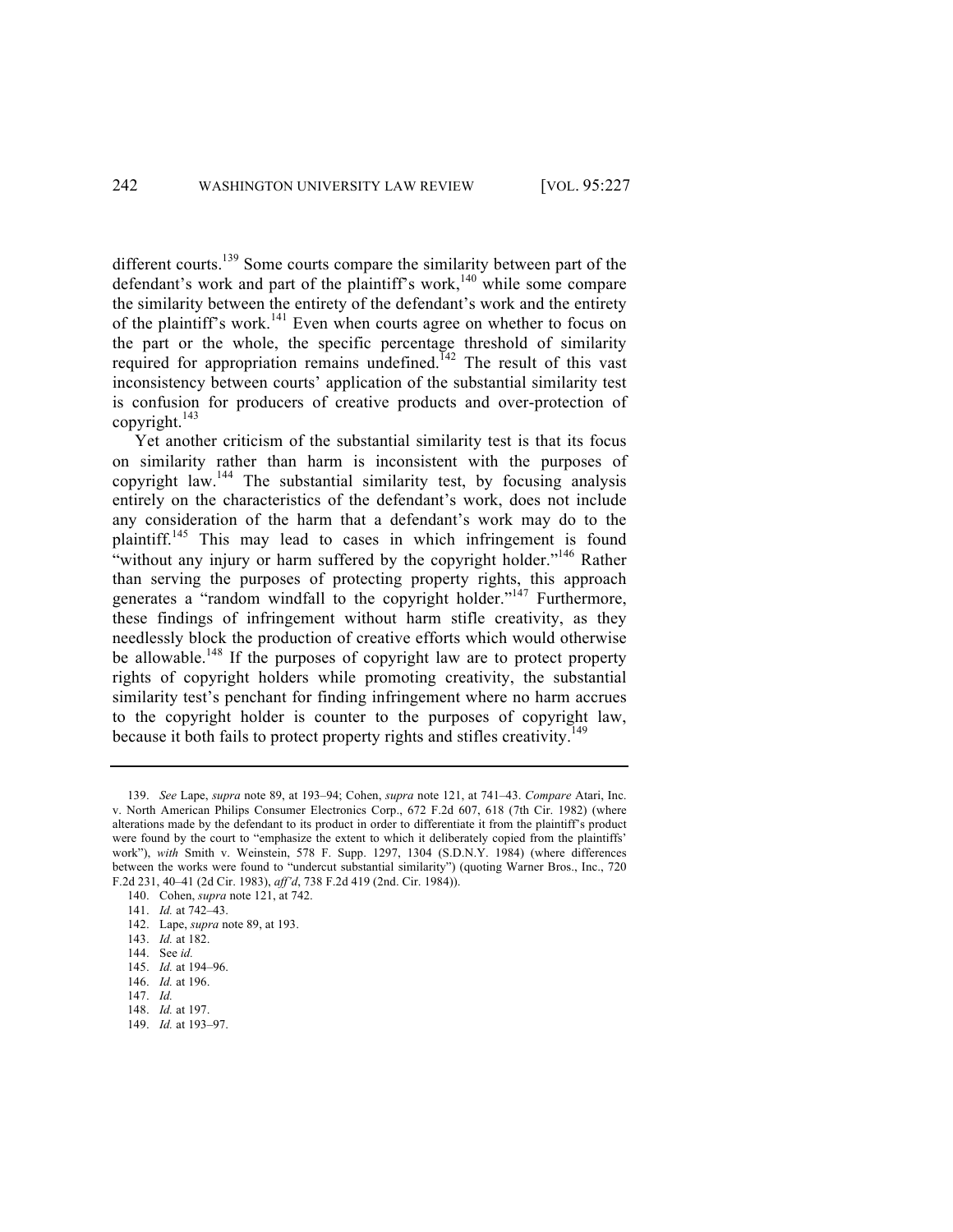# *B. Characteristics of the Substantial Similarity Test Shared by the Average Audience Test*

The average audience test adopted in *VMG Salsoul* is, in theory, different from the substantial similarity test. While the substantial similarity test involves an analysis of the actual differences between two sound recordings, the average audience test depends upon an analysis of a hypothetical "average" group's perception of the difference between two sound recordings.<sup>150</sup>

However, despite this conceptual distinction, in practice the average audience test mirrors many of the elements that have been criticized in the substantial similarity test. In the context of the facts of *VMG Salsoul*, it is easy to accept at face value the argument that an average audience would be unable to recognize the appropriation of the sampled material.<sup>151</sup> The "horn hit" in question was less than a second long and had been digitally altered.<sup>152</sup> An actual expert musicologist was unable, upon a preliminary analysis, to properly identify the appropriation.<sup>153</sup> However, it will not always be so clear whether an average audience would recognize a sample as appropriation of the copyrighted recording. Where future *de minimis* cases fall closer to the borderline of appropriation recognizable to the average audience, the test stated by the Ninth Circuit may run into the same problems for which the substantial similarity test has been criticized.

There is one respect in which the average audience test may represent an improvement upon the substantial similarity test: the average audience test does not automatically make the leap from similarity to misappropriation.<sup>154</sup> Specifically, the average audience test as announced by the Ninth Circuit requires, for a finding of copyright infringement, that a sample's *appropriation* of copyrighted material (not a sample's similarity to copyrighted material) be recognizable to the average audience.<sup>155</sup> This may allow the trier of fact to make a distinction between similarity and copying. Whether this distinction would have a material effect on the application of the test is unclear, but at least in its definition

- 154. *Id.* at 878.
- 155. *Id.*

<sup>150.</sup> *Compare* Ringgold v. Black Entertainment Television, Inc*.*, 126 F.3d 70, 75 (2d Cir. 1997), *and* Laureyssens v. Idea Group, Inc., 964 F.2d 131, 140 (2d Cir. 1992), *with* Newton v. Diamond, 388 F.3d 1189, 1193 (9th Cir. 2003), *and* VMG Salsoul, LLC v. Ciccone, 824 F.3d 871, 878 (9th Cir. 2016).

<sup>151.</sup> *See VMG Salsoul*, 824 F.3d at 871.

<sup>152.</sup> *Id.* at 879.

<sup>153.</sup> *Id.* at 881.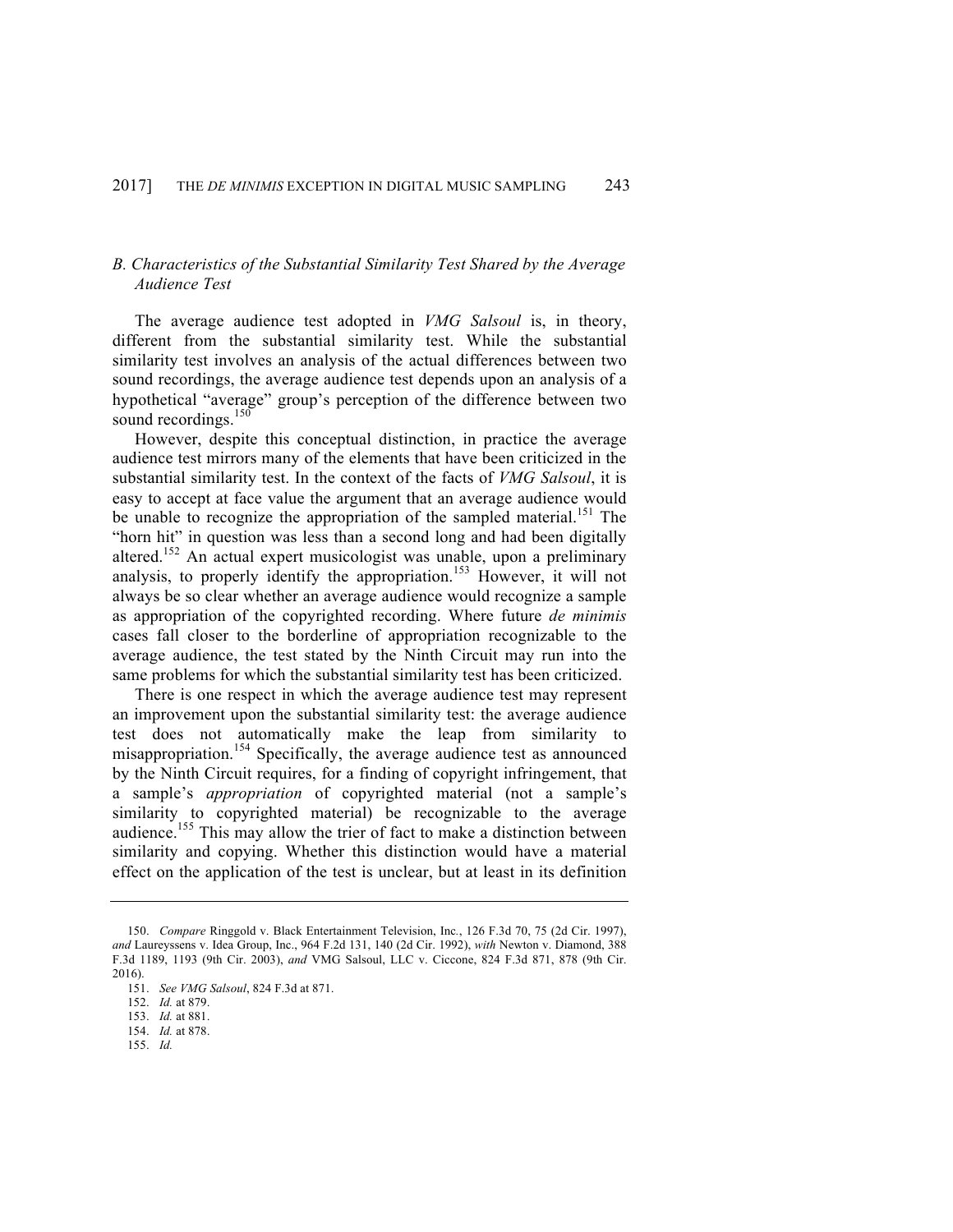the average audience test does not automatically jump from similarity to appropriation without consideration of whether copying has occurred,<sup>156</sup> as the substantial similarity test does.<sup>157</sup>

However, much like the substantial similarity test, the average audience test fails to provide guidelines that allow the trier of fact to make consistent or reasonable determinations about what constitutes infringement.<sup>158</sup> The substantial similarity test suffers from inconsistent understandings between courts of what percentage of a defendant's work must be "like" that of a copyrighted work in order for the defendant's work to constitute copyright infringement.<sup>159</sup> Without guidelines to determine percentages (or some other more meaningful standard of similarity), courts are left to their own devices in determining what they consider "substantial similarity."<sup>160</sup>

At its core, the average audience test announced by the Ninth Circuit similarly requires the factfinder to make a decision regarding the closeness between two works without any objective framework or guidelines to rely on.161 In future cases using the average audience test, courts will be required to determine on their own whether an appropriation would be recognizable to the average audience.<sup>162</sup> While it has yet to be seen whether courts will be able to produce more consistent decisions under the average audience test than they have under the substantial similarity test, the test exhibits the same lack of guidelines that has led to inconsistency<sup>163</sup> in substantial similarity contexts.

Finally, the average audience test replicates the substantial similarity test's focus on similarity rather than harm. The recognizability of an audio recording's appropriation depends upon the characteristics of the two sound recordings rather than on the context in which the recordings exist. Nowhere in the average audience test is there a component which takes into account the impact of the appropriations upon the parties involved.<sup>164</sup> Since the average audience may well be able to recognize an appropriation in contexts where that appropriation does no harm to the copyright holder, the average audience runs the same risk as the substantial similarity test of

<sup>156.</sup> *Id.*

<sup>157.</sup> *See* Lape, *supra* note 89.

<sup>158.</sup> *See VMG Salsoul*, 824 F.3d at 871.

<sup>159.</sup> *See* Cohen, *supra* note 121, at 741–44.

<sup>160.</sup> *See* Lape, *supra* note 89, at 190–94.

<sup>161.</sup> *See VMG Salsoul*, 824 F.3d at 878–89.

<sup>162.</sup> *Id.*

<sup>163.</sup> *See* Lape, *supra* note 89, at 190–94.

<sup>164.</sup> *See VMG Salsoul*, 824 F.3d at 878–89.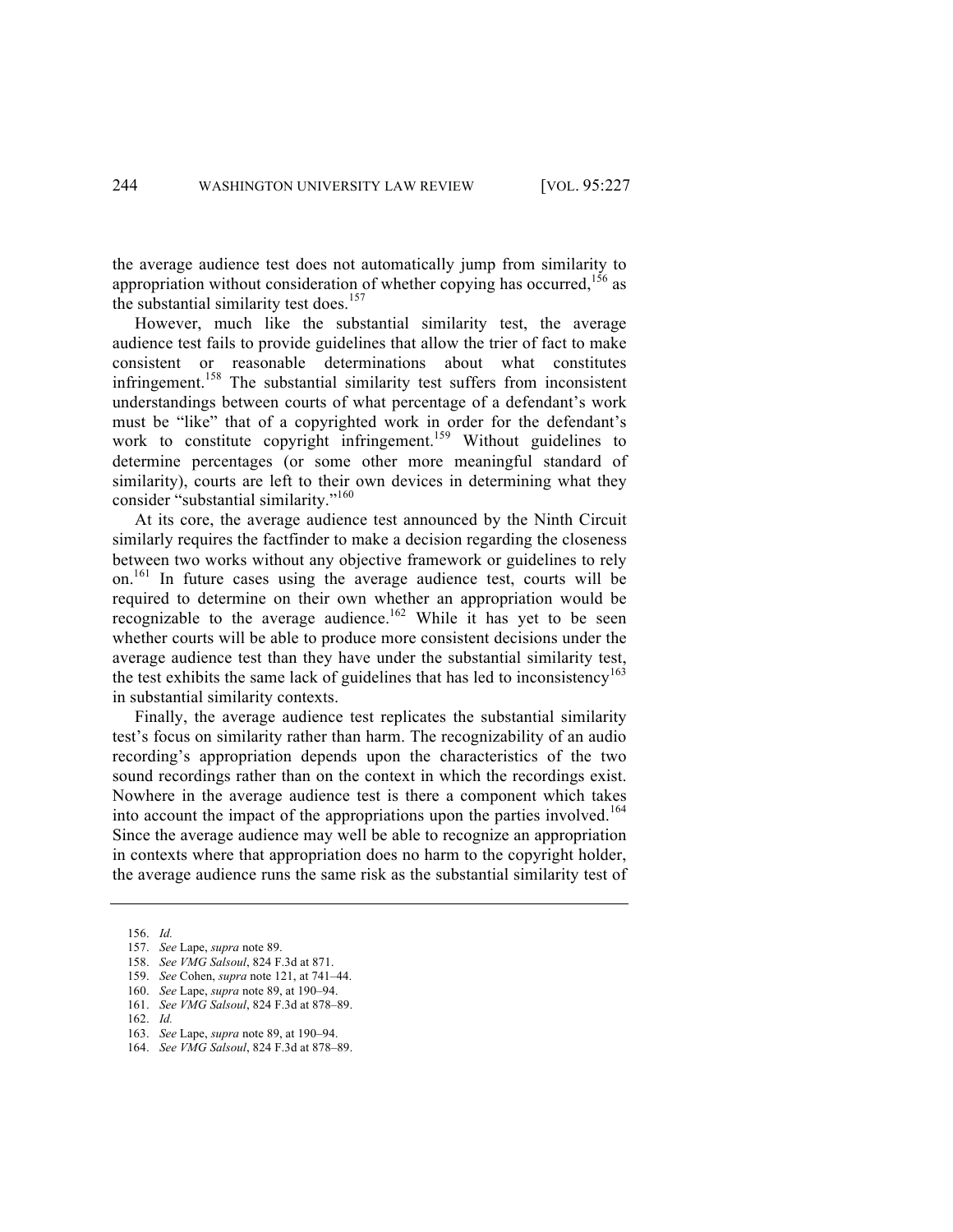creating "random windfall" for the copyright holder.<sup>165</sup> If the substantial similarity test's failure to consider harm to the defendant is inconsistent with the purposes of copyright law,<sup>166</sup> then another test that also fails to consider harm to the defendant must be equally inconsistent with the purposes of copyright law.

Thus, the average audience appears to be as deficient as the substantial similarity test in creating predictability in decisions and in factoring damage to the copyright holder in its punishment of copyright infringers. In fact, the average audience test may be even more likely to yield inconsistent or unreasonable decisions than the substantial similarity test. While the substantial similarity test requires the trier of fact to make a difficult decision based on limited guidelines, the average audience test requires the trier of fact to make functionally the same difficult decision, with the same limited guidelines, while stepping into the shoes of a hypothetical "average" group of people.<sup>167</sup> This additional inferential step is unlikely to provide any of the clarity necessary to improve the consistency or reasonableness of decisions in the lower courts. The question of what constitutes an "average audience" is never defined,<sup>168</sup> and even if it were defined, it seems difficult to imagine that each factfinder would have an identical opinion of what this average audience might think.

## V. PROPOSALS TO IMPROVE UPON THE NINTH CIRCUIT'S APPROACH

It appears that while the Ninth Circuit's analysis of congressional intent is proper, the rule that this analysis yields is highly problematic. Conversely, while the Sixth Circuit's decision to ignore Congress's intent was widely criticized,<sup>169</sup> the rule resulting from this analysis meshes with certain purposes of copyright law far more easily.<sup>170</sup> This is not an easy circuit split to resolve. Given that many of the serious criticisms of the substantial similarity test seem to apply to the average audience test, it is tempting to say that the Ninth Circuit was wrong to create a split with the Sixth Circuit, and that the average audience test represents a step backwards. However, while the average audience test may run counter to

<sup>165.</sup> *See* Lape, *supra* note 89, at 195–96, 196 n.74.

<sup>166.</sup> *Id.* at 194–97; Cohen, *supra* note 121, at 740 n.71; Palmer, *supra* note 121.

<sup>167.</sup> *See VMG Salsoul*, 824 F.3d at 878–89.

<sup>168.</sup> *Id.*

<sup>169.</sup> *See* Schietinger, *supra* note 4, at 210; Brandes, *supra* note 10, at 104–06; Esannason, *supra* note 1; Lloyd, *supra* note 5.

<sup>170.</sup> *See* Horowitz, *supra* note 68.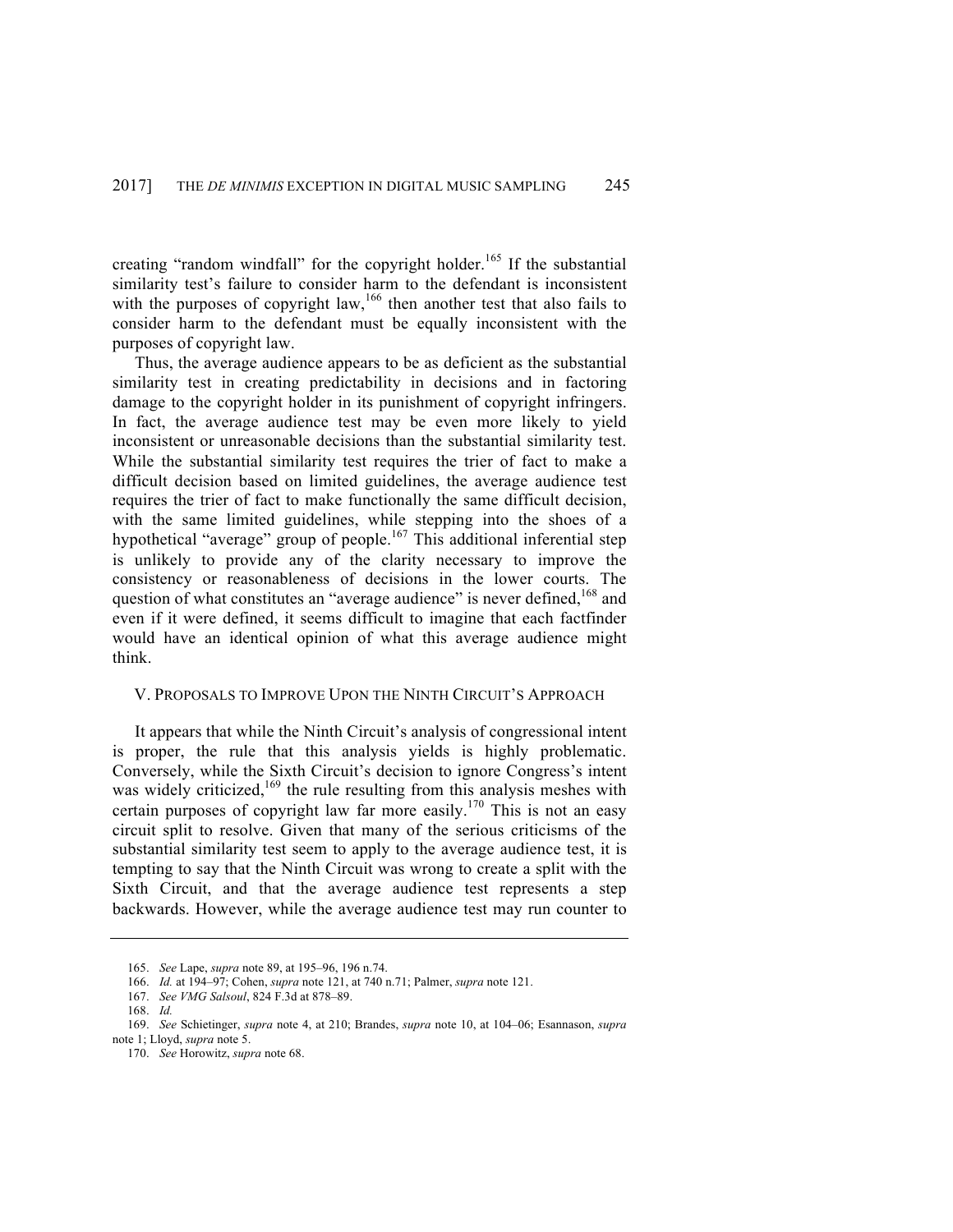the goal of creating clarity in copyright law,<sup>171</sup> the bright-line *Bridgeport* rule runs counter to the intent of Congress in passing the Copyright Act to promote creative expression.<sup>172</sup> While *VMG Salsoul* may be improved by altering its adopted test in order to bring it more in line with the Congress's goal to promote clarity in copyright decisions, it is impossible to cure *Bridgeport*'s failure to consider Congress's goal to promote artistic expression without overruling *Bridgeport* completely. For this reason, the *VMG Salsoul* test must be favored over the *Bridgeport* test. The easiest way to bring current law on the issue of *de minimis* exceptions in digital music copyrights more in line with the goals of Congress is to tweak the Ninth Circuit's average audience test rather than to revert to the bright-line *Bridgeport* rule.

There have been a number of suggestions among commentators as to how the substantial similarity test could be changed to bring it more in line with the public policy goals of copyright  $\text{law}$ <sup>173</sup> Conceivably, these suggestions could be adapted to the average audience test.

One proposal is to allow musical experts to serve as the trier of fact rather than laypeople or judges not well-versed in the musical industry.<sup>174</sup> However, this proposal applies poorly to the average audience test for multiple reasons. First, the element of selecting a specific set of jurors from a limited pool runs counter to the entire American judicial process.<sup>175</sup> Second, it is difficult to see how the findings of a jury of experts would be an improvement over the findings of a jury of laypeople. A jury of experts might be capable of analyzing an appropriation within the framework of what is considered acceptable within their field,<sup>176</sup> but it is hard to imagine that this would provide significantly greater consistency to users of copyrighted material in the decision-making process. If the criteria through which *de minimis* exceptions are found remains undefined, the subjective decisions of twelve people, whether they be laypeople or experts, will remain unlikely to provide any sort of clarity to an entirely different subset of people (copyright holders and music producers) in their attempt to predict whether a contemplated future instance of sampling is likely to be

<sup>171.</sup> *Id*.

<sup>172.</sup> Brandes, *supra* note 10, at 104–06.

<sup>173.</sup> *See* Palmer, *supra* note 121; Cohen, *supra* note 121; Lape, *supra* note 89.

<sup>174.</sup> *See* Palmer, *supra* note 121.

<sup>175.</sup> *See* Mark Houser, *The Importance of Representative Juries*, 87 JUDICATURE 99, 99 (2003) ("[T]rial by jury is a showcase, a public reminder of our republic's fundamental principle: Government is of the people, by the people, for the people . . . . Courts have a responsibility to make sure their jury pools represent all citizens.").

<sup>176.</sup> *See* Palmer, *supra* note 121, at 931–33.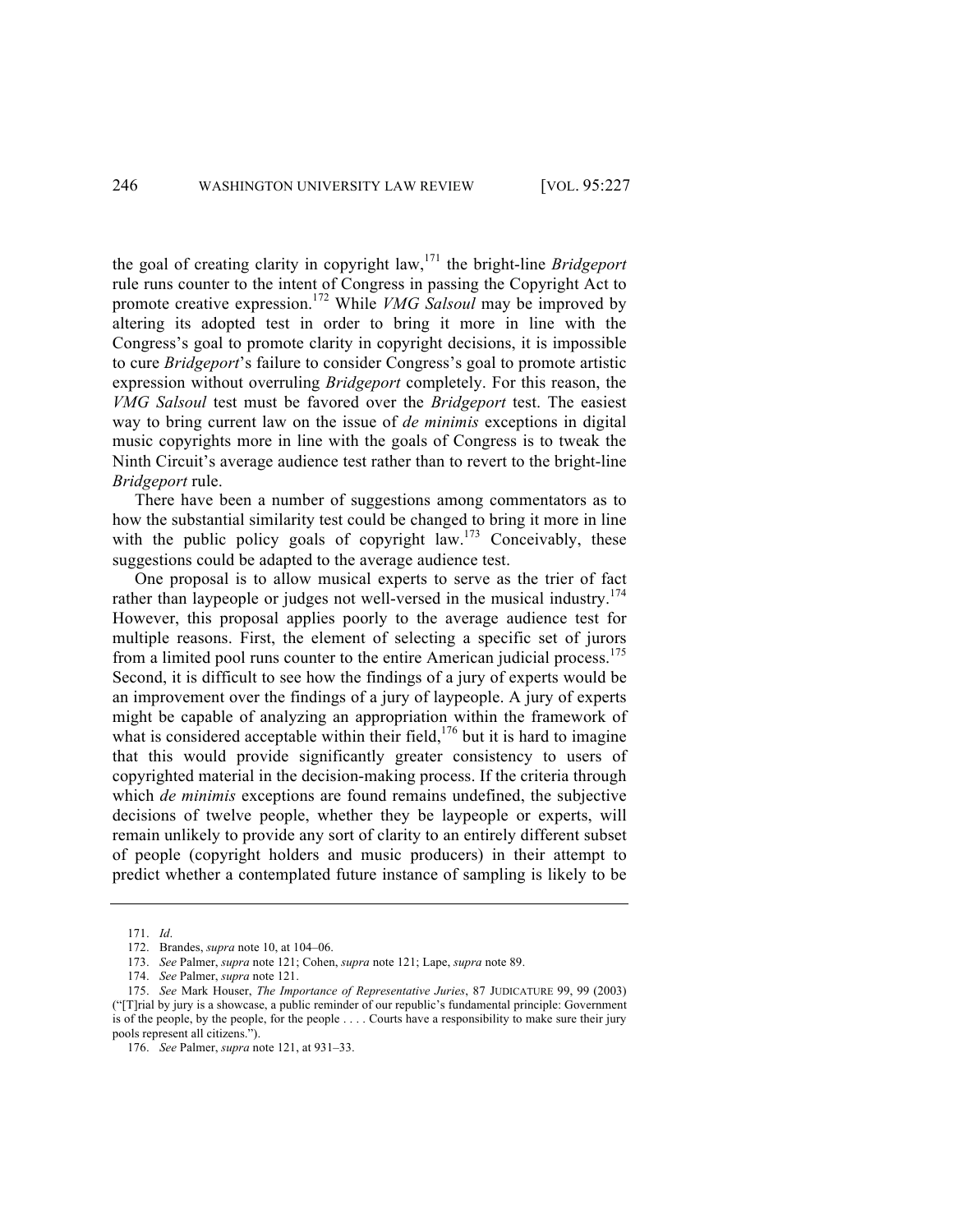legal. In fact, within the confines of the Ninth Circuit's standard, it may be even more difficult for experts than for laypeople to determine what an "average audience" would recognize.

A less experimental solution would be for the courts or the legislature to provide objective criteria by which a musical sampling could be measured in a *de minimis* analysis. This solution has been proposed by numerous commentators with regard to the substantial similarity test.<sup>177</sup> This could be easily applied to the average audience if, for example, the courts specified that a sample less than one second long would automatically fit within the *de minimis* exception for copyright infringement. In such a case, copyright holders, license holders, and producers would be able to consistently determine without a trial whether an instance of sampling would be considered *de minimis*. <sup>178</sup> One issue with this particular solution is that objective criteria may prove to be poor proxies for the recognizability of an instance of sampling. It is difficult to say that an instance of sampling less than a second long cannot be instantly recognizable to the vast majority of listeners.<sup>179</sup> Conversely, a sample more than a second long might be totally unrecognizable to anyone but the original artist. It would be tremendously difficult to ask courts to come up with objective criteria that perfectly capture the magnitude of artistic appropriations.

However, while it may not result in an ideal test, the notion of incorporating some transparent element of objectivity<sup>180</sup> into the average audience test would represent a step forward as long as the test still leaves ultimate discretion to the court as to what appropriation is recognizable to the average audience. As noted above, objective criteria may make a poor proxy for the recognizability of an appropriation, but by leaving a discretionary component for the court to work with, the impact of this problem could be somewhat mitigated.

For example, the Ninth Circuit could have suggested that a sample shorter than one second will always be considered *de minimis* barring exceptional circumstances, that a sample longer than three seconds will not be considered *de minimis* barring exceptional circumstances, and that a sample in between those lengths will be subject to the current average audience test. The incorporation of a modicum of transparent objective

<sup>177.</sup> *See* Cohen, *supra* note 121, at 758–60; Lape, *supra* note 89, at 190–94; Lieberman, *supra* note 115, at 109.

<sup>178.</sup> *See* Lape, *supra* note 89, at 98.

<sup>179.</sup> *See* Cohen, *supra* note 121.

<sup>180.</sup> *Id.*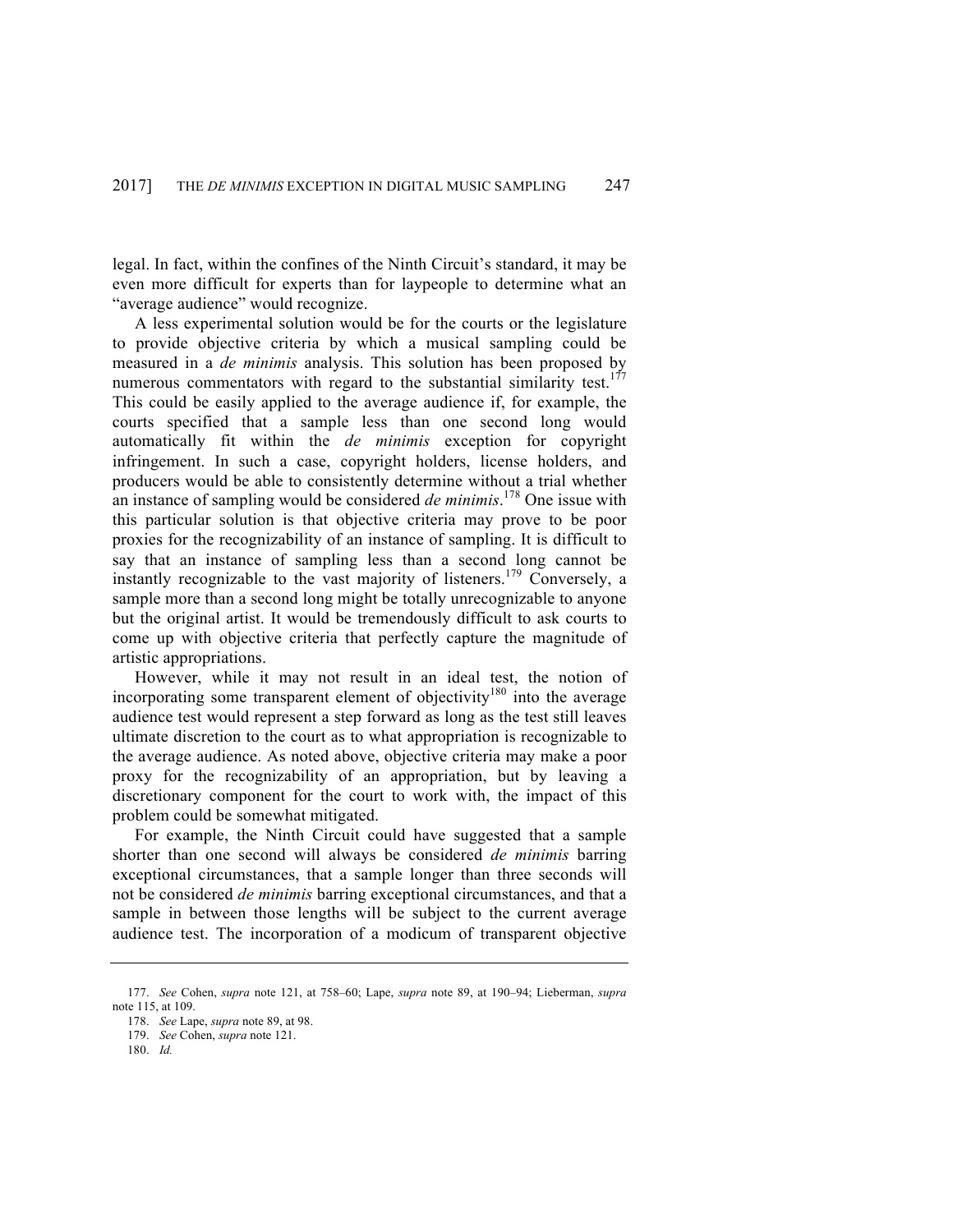criteria has been suggested by commentators in the area of the substantial similarity test, $181$  and it seems that the same suggestions could be equally applicable to the average audience test.

The court could also have specified that beyond length, considerations like the sampled work's critical success, commercial success, or popularity as a source of samples could all factor into the application of the average audience test when it must be applied.<sup>182</sup> If these types of semi-objective criteria were applied in a non-mandatory fashion, district courts would still have discretion to deal with cases where the objective criteria do not adequately represent the type of appropriation that has occurred, but producers and copyright holders would have a better sense of what will generally constitute a *de minimis* appropriation.

Finally, requiring plaintiffs to show financial harm in order to avoid a finding that an appropriation is *de minimis* would improve the Ninth Circuit's test by reducing the chances of "random windfall"<sup>183</sup> to plaintiffs who have not suffered harm in fact through the defendant's use of their work. The average audience test, as it is currently formulated, does not account at any point for a showing of financial harm. By formulating the test so that an appropriation would automatically be considered *de minimis* if the plaintiff does not demonstrate meaningful financial harm, the court could avoid the scenario in which a plaintiff not harmed by the defendant's appropriation receives statutory compensation.<sup>184</sup>

Even a more moderate form of this requirement, where the burden of proof is shifted to the defendant, would improve the Ninth Circuit's test. Under such a formulation, the defendant could be given the opportunity to prove that the plaintiff suffered no harm from the appropriation, in which case the appropriation would be considered *de minimis*. This addition to the test would not eliminate completely the possibility of random windfall to the plaintiff, but it would reduce the likelihood of such windfall occurring.<sup>185</sup>

<sup>181.</sup> *See* Lape, *supra* note 89; Cohen, *supra* note 121, at 758–60; Lieberman, *supra* note 115, at 109.

<sup>182.</sup> Very few cases exist in which the average audience test is applied, and where it is applied, no court has yet incorporated any objective criteria in its application. The District Court for the Central District of California appeared to come the closest by recognizing that alterations to an original work likely render the work less recognizable to an average audience. *See* Steward v. West, No. CV1302449BROJCX, 2014 WL 12591933 (C.D. Cal Aug. 14, 2014). Even in that case though, no objective criteria were applied to the alterations. *Id.*

<sup>183.</sup> *See* Lape, *supra* note 89, at 195–96, 196 n.74.

<sup>184.</sup> *Id.*

<sup>185.</sup> *Id.*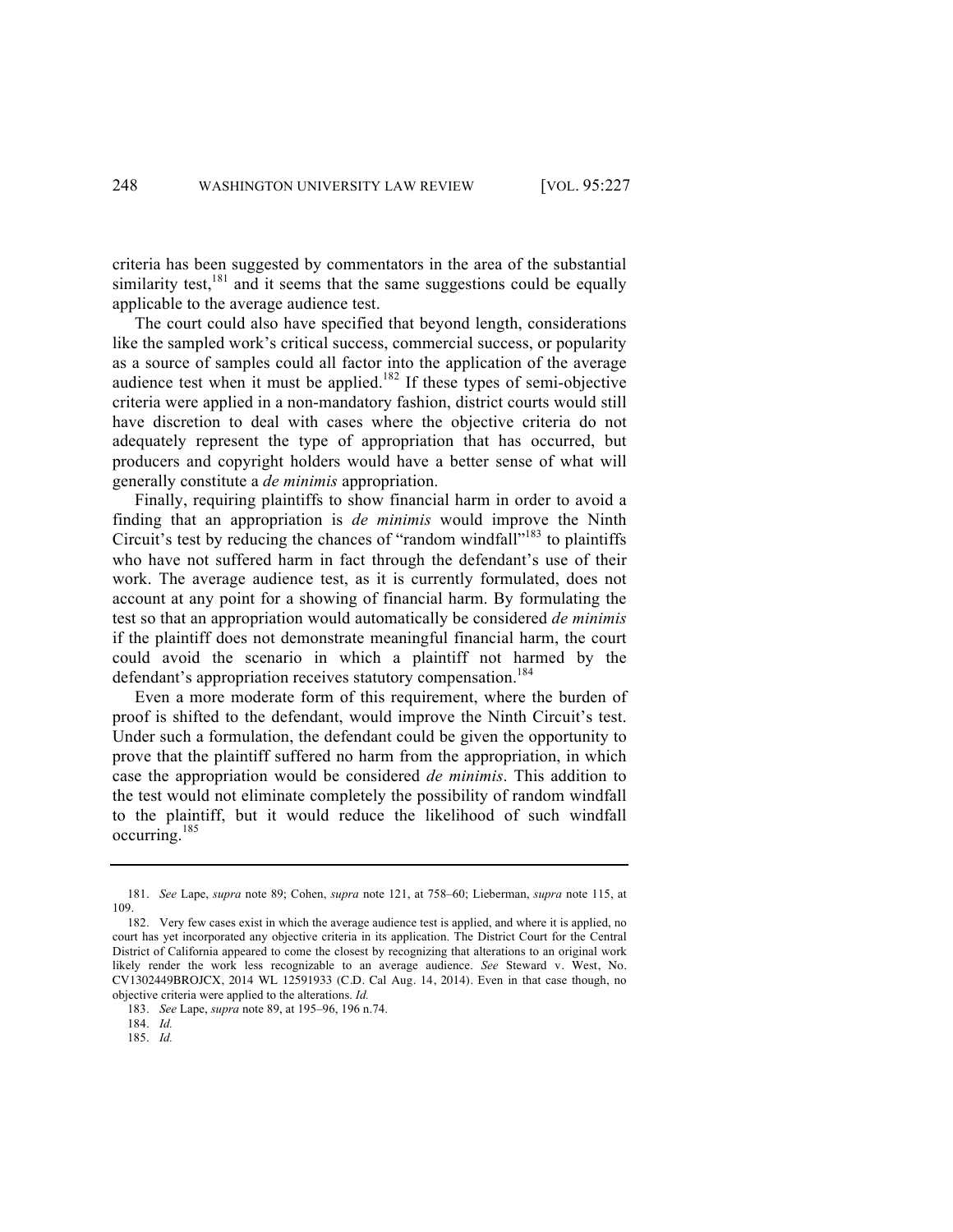## **CONCLUSION**

The Ninth Circuit's decision in *VMG Salsoul* feels like the product of widespread disapproval of the Sixth Circuit's decision in *Bridgeport*. While it is a step too far to say that commentators directly influenced the opinion of the court, the wealth of scholarly articles criticizing the Sixth Circuit's decision bear witness to the climate of general discontent with the *Bridgeport* decision.<sup>186</sup> In addition to scholarly critiques, decisions of lower courts outside the purview of the Sixth Circuit have run counter to the *Bridgeport* decision, adding judicial weight to the criticisms of the opinion.<sup>187</sup> The *VMG Salsoul* opinion appears to respond to the perceived injustices of the *Bridgeport* decision in knowingly creating a circuit split.<sup>188</sup>

However, while the *Bridgeport* decision was easy to criticize from an academic perspective, its emphasis on a bright-line rule eliminating the *de minimis* exception to infringement made some sense given the priorities of copyright law.<sup>189</sup> United States copyright law has always strived for clarity so that creators of artistic content would not have to live in the shadow of doubt that they may be violating federal law.<sup>190</sup> It would have been difficult to adopt a bright-line rule in a decision contrary to *Bridgeport*, and indeed the Ninth Circuit does not adopt an easily applied test in *VMG Salsoul*. The Sixth Circuit was criticized in scholarly literature for being overly concerned with the practical consequences of its decision rather than delivering an opinion founded on proper legal analysis.<sup>191</sup> While that critique may have merit, the critics of the *Bridgeport* decision seemed to rarely consider the consequences of a contrary decision.<sup>192</sup>

In *VMG Salsoul*, the approach taken by the court was to adopt the average audience test.<sup>193</sup> Since the scholarly work in this area of *de minimis* exceptions has tended to concentrate on the errors of the Sixth Circuit<sup>194</sup> rather than on a test that could alternatively be applied, there are

<sup>186.</sup> *See* Schietinger, *supra* note 4, at 210; Brandes, *supra* note 10, at 104–06; Esannason, *supra* note 1; Lloyd, *supra* note 5.

<sup>187.</sup> *See* Lloyd, *supra* note 5, at 159.

<sup>188.</sup> *See* VMG Salsoul, LLC v. Ciccone, 824 F.3d 871, 886 (9th Cir. 2016).

<sup>189.</sup> *See* Horowitz, *supra* note 68.

<sup>190.</sup> *Id.*

<sup>191.</sup> *See, e.g.*, Schietinger, *supra* note 4, at 230–42; Brandes, *supra* note 10, at 104–06; Esannason, *supra* note 1, at 558–60; Lloyd, *supra* note 5.

<sup>192.</sup> *See, e.g.*, Schietinger, *supra* note 4, at 230–42; Brandes, *supra* note 10, at 104–06; Esannason, *supra* note 1, at 558–60; Lloyd, *supra* note 5.

<sup>193.</sup> VMG Salsoul, LLC v. Ciccone, 824 F.3d 871, 878 (9th Cir. 2016).

<sup>194.</sup> *See* Schietinger, *supra* note 4, at 230–42; Brandes, *supra* note 10, at 104–06; Esannason,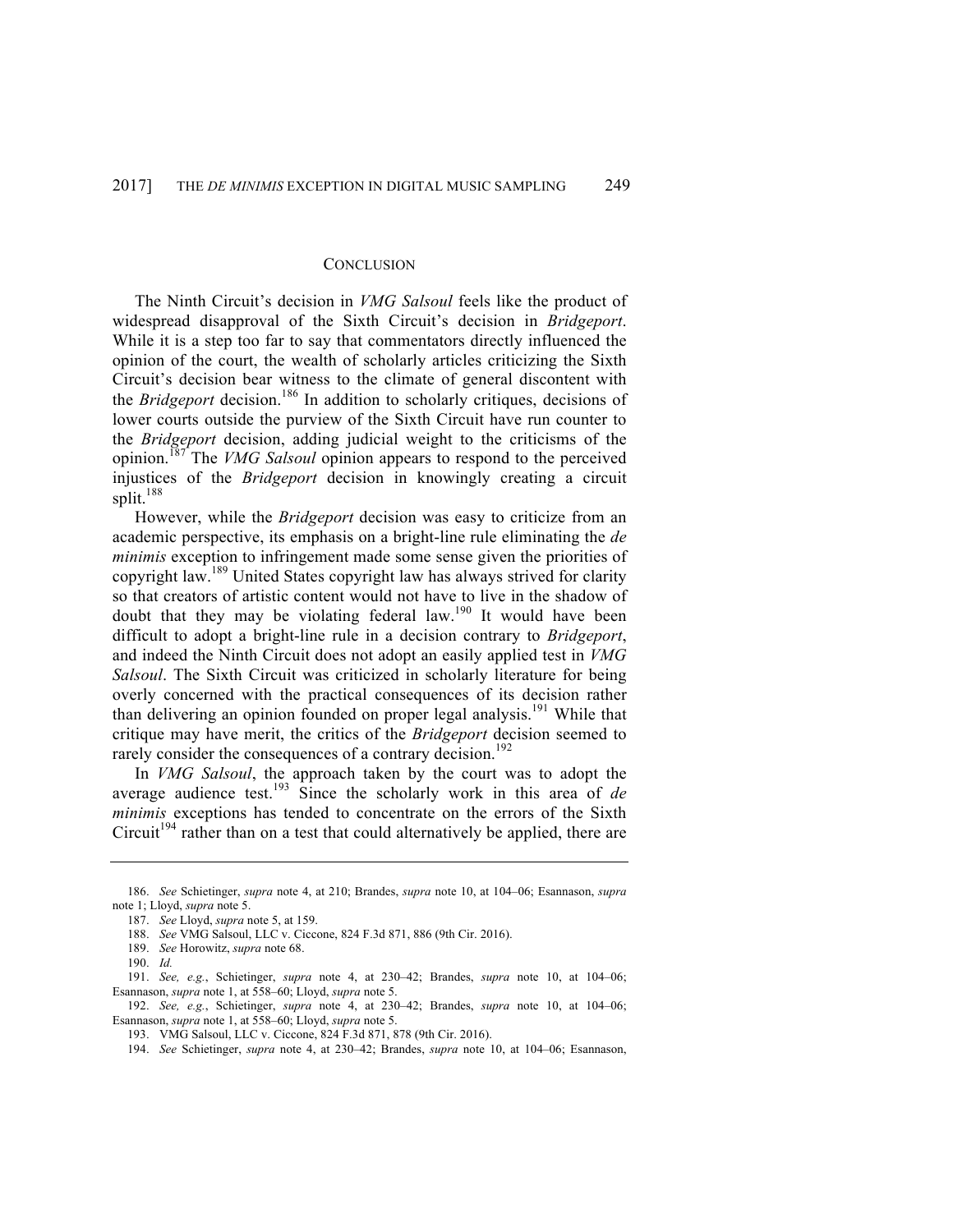few articles that discuss the average audience test or its practical deficiencies. However, there is a great deal of literature regarding the substantial similarity test, which is used in other copyright contexts.<sup>195</sup>

Almost universally, the substantial similarity test is criticized for its failure to produce predictable results and for its strict focus on similarity rather than financial harm to the copyright holder, potentially resulting in unwarranted "random windfall" for the copyright holder.<sup>196</sup> Both the unpredictability of the test and the random windfall it generates run counter to well-established tenets of copyright law.<sup>197</sup> Both of these problems seem to apply to the average audience test just as much as the substantial similarity test.

There is no easy resolution to this circuit split. One court's decision has long been criticized for misreading the statute it applied to the case and ignoring legislative history;<sup>198</sup> the other court's decision adopts a test that appears likely to run counter to several important goals of copyright  $\int$  $\frac{199}{1}$ 

Ultimately, while the Ninth Circuit's decision must be preferred over the Sixth Circuit's, it is crucial to note the problems likely to result from the adoption of the average audience test.<sup>200</sup> If the average audience test can be improved, potentially through the adoption of transparent objective criteria or an increased emphasis within the test on financial damages resulting to the copyright owner as a basis for damages,  $201$  the Ninth Circuit's rule could be tweaked to create greater predictability within the *de minimis* analysis and provide more reasonable penalties for copyright infringers.<sup>202</sup> This would bring the rule closer to fulfilling the goals of copyright law while still remaining true (unlike the Sixth Circuit's *Bridgeport* rule) to Congress's goal in passing the Copyright Act of promoting artistic expression. <sup>203</sup>

201. *See* Lape, *supra* note 89, at 194–97; Cohen, *supra* note 121, at 758–60.

*supra* note 1; Lloyd, *supra* note 5.

<sup>195.</sup> *See* Lape, *supra* note 89; Cohen, *supra* note 121.

<sup>196.</sup> *See* Lape, *supra* note 89, at 195–96.

<sup>197.</sup> *See* Lape, *supra* note 89; Horowitz, *supra* note 68.

<sup>198.</sup> *See* Schietinger, *supra* note 4, at 210; Brandes, *supra* note 10, at 104–06; Esannason, *supra* note 1; Lloyd, *supra* note 5.

<sup>199.</sup> *See* Lape, *supra* note 89; Horowitz, *supra* note 68.

<sup>200.</sup> *See* Brandes, *supra* note 10, at 104–06; Schietinger, *supra* note 4, at 236–42.

<sup>202.</sup> *See* Lape, *supra* note 89; Cohen, *supra* note 121.

<sup>203.</sup> *See* VMG Salsoul, LLC v. Ciccone, 824 F.3d 871 (9th Cir. 2016); *see also* Schietinger, *supra*

note 4, at 210; Brandes, *supra* note 10, at 104–06; Esannason, *supra* note 1; Lloyd, *supra* note 5.